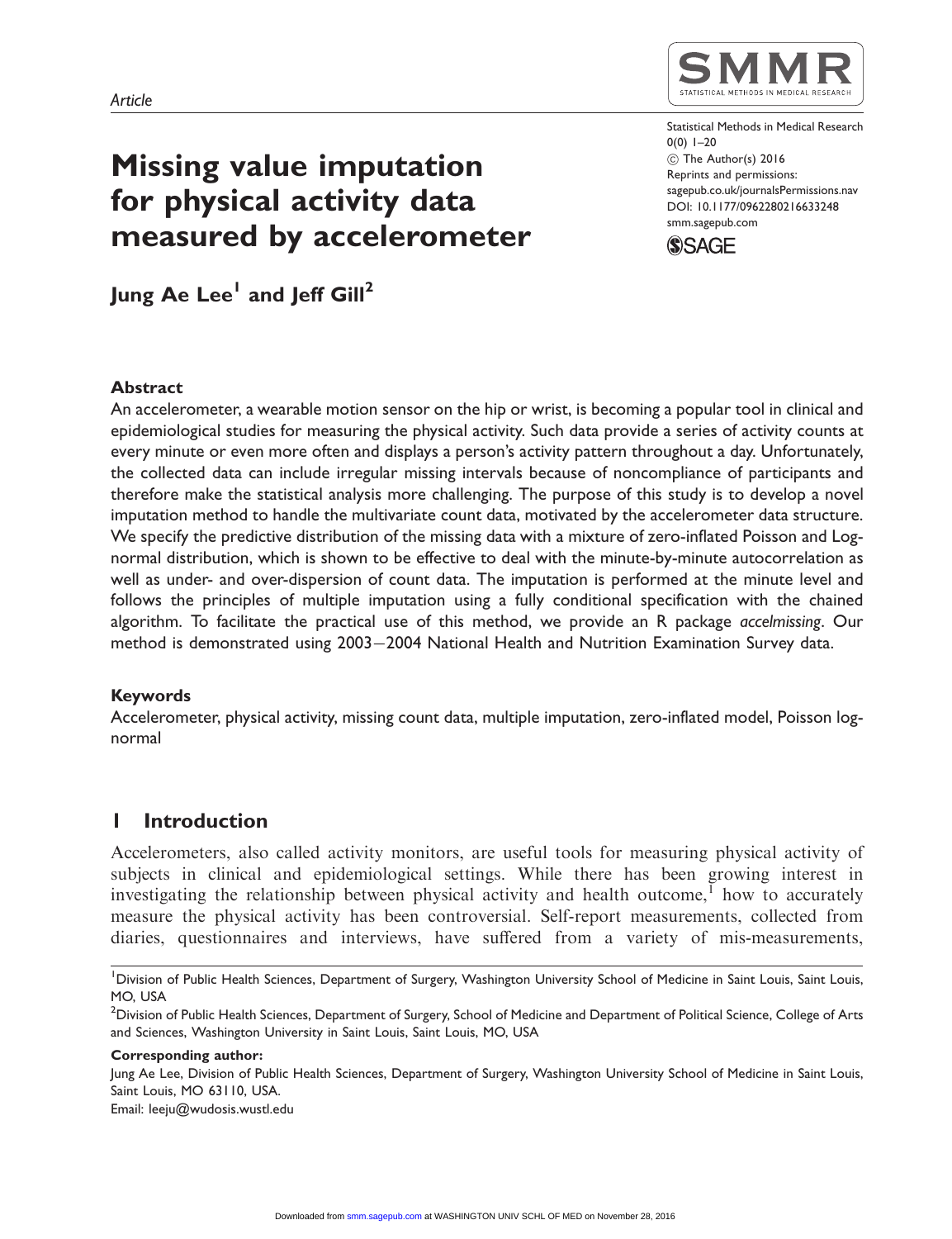

Figure 1. Illustration of physical activity pattern measured by accelerometer. The green dots are the observed accelerometer counts. The smoothed fit (blue line), produced by a B-spline, is overlayed for visual convenience. The red lines on top of each display indicate missing intervals. Panel (a) provides an example of a complete day that has a missing rate during 9 am—9pm that is 6.1% ( $\leq$  10%) of that period. Meanwhile, panel (b) displays an example of an incomplete day that has missing rate that is  $22.2\%$  ( $>10\%$ ) during the same period.

primarily due to recall-biases or the subject's desire to meet certain social norms.<sup>2,3</sup> As an alternative that is free from these potential sources of errors, accelerometer use has steadily increased since 1990s as a way to objectively assess human behavior(s) in daily life. This device is usually mounted on the hip or wrist and produces a ''count'' value by integrating acceleration signals over every second, every minute, or a researcher-specific epoch. The resulting output depicts a series of activity counts over time that reveals a person's pattern of activity throughout the day (Figure 1).

Researchers in medicine, public health, kinesiology, and other fields find that accelerometers are important tools for measuring physical activities outside of a clinical environment. For instance, post-radical prostatectomy patients are routinely told that exercise reduces their post-operative periods of incontinence and impotence. Despite this admonition, compliance rates are lower than expected and accelerometers provide an objective measure for physicians to assess their patient's exercise rate and prospects for improvement in urinary and sexual conditions. Classically, accelerometers have been extensively used for overweight and obese patients during supervised weight loss, including those receiving bariatric surgery. There are many more examples, but the common purpose is to gain more insight into the activities of subjects during unsupervised times. **Example 11** the state of the mixture of the state of the state of the state of the state of the state of the state of the state of the state of the state of the state of the state of the state of the mixture of the mixtu

Despite the common perception that the accelerometer is an extremely accurate device, it can also produce fairly noise datasets from a statistical perspective. A second problem is missing data resulting from noncompliance of the participants; the device is sometimes removed from the hip or wrist and no motion is recorded. This occurs during sanctioned off-time such as baths, showers, swimming, but other periods of missing are deliberate and can bias subsequent analyses. For this reason, existing studies recommend to include only valid days that have sufficient wearing time. $4-7$ As a result, there have been many efforts to determine the optimal criteria for the valid datasets.<sup>8-13</sup> However, these data reduction criteria can cause significant reduction in sample size <sup>14</sup> and introduce unwanted variance in subsequent estimations. $15,16$ 

The purpose of this study is to provide a statistical method to impute (''fill-in'') missing accelerometer data. Suppose we observe multivariate count data in an  $N \times T$  (typically  $N < T$ ) accelerometer dataset, where  $N$  is the total number of days and  $T$  is the total time points in a single day. Such data are characterized by more zero values than typically predicted with standard count models (''zero-inflation'') and a time-associated effect, whereby consecutive observations are highly correlated (''autoregressive covariance''). To accommodate these characteristics, we specify an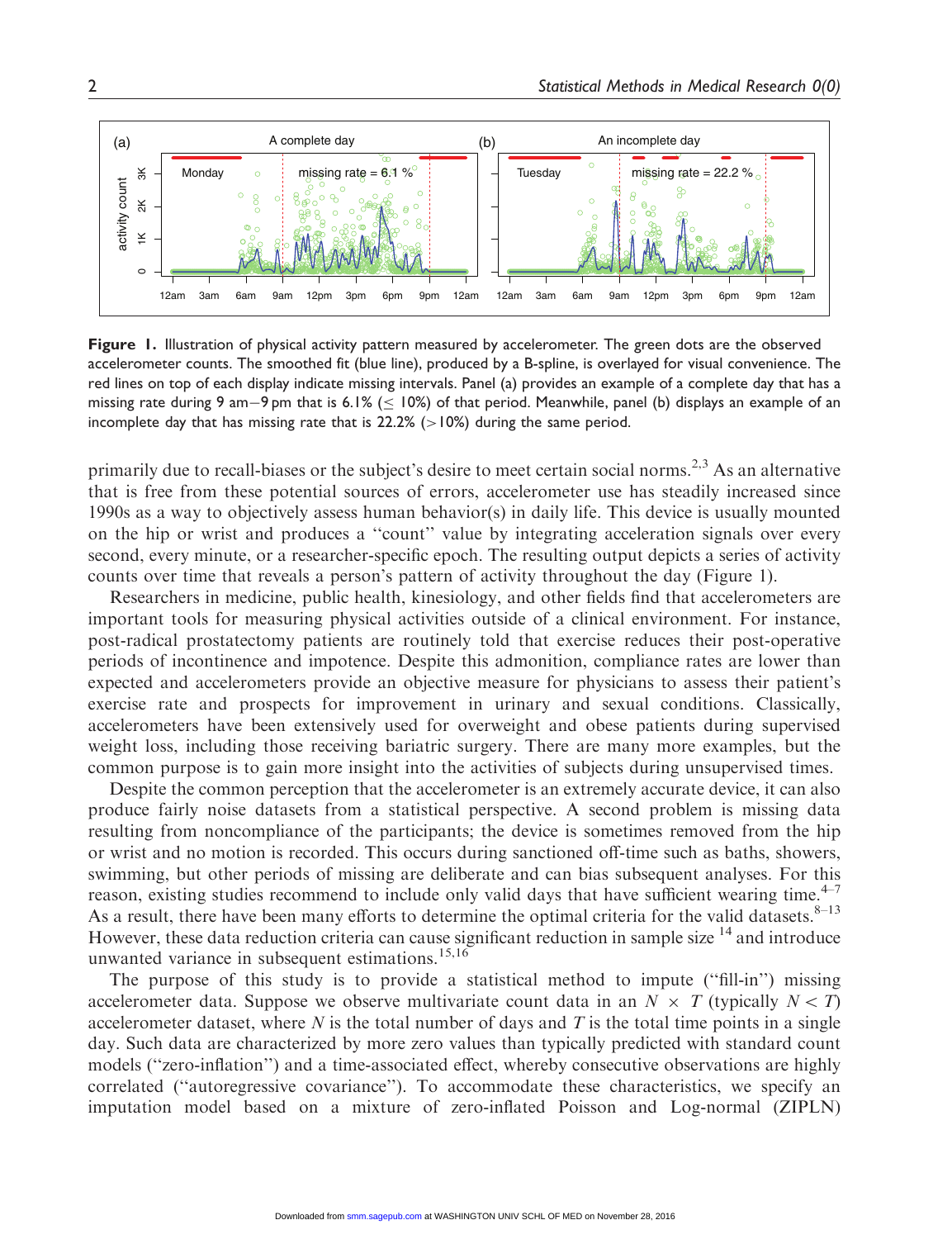The innovation of this work is two-fold. *First*, the developed method is a new type of multiple imputation that is well suited to autocorrelated multivariate count data. This approach can be also viewed as an extension to the well-known fully conditional specification,  $17$  but incorporating a new predictive distribution adapted to the unique structure of accelerometer data. Second, for applied researchers working with accelerometer data, the imputation approach for irregular missing intervals is easy to implement with our R package and conveniently substitues for the dominant, but deeply flawed, case-wise deletion process. Thus, we expect this tool to provide the practical guidance to a wide range of data users.

This paper is organized as follows. In Sections 2 and 3, we display a motivating example where we discuss the missing value definition in accelerometer data. In Section 4, we propose a predictive model suitable for the activity data peculiarity. In Sections 5–7, the imputation procedure based on the ZIPLN is introduced along with some discussion.

## 2 Accelerometer missing data

In this section, we describe in detail the structure of missingness in accelerometer data and the associated methodological challenges.

## 2.1 Missing value definition

There are two ways to define missing values in accelerometer data: *missing in days* and *missing* at time. Although these two approaches are related in the sense that the missing days are determined by a certain amount of missing time per day, the two definitions have totally different interpretations in terms of the imputation process. The *missing in days* approach leads to an imputation model that provides summary statistics per day. For this approach, we first have to select the complete days that contain sufficient wearing time, e.g., more than  $10.8$  h a day (90%) wearing during 9 a.m.-9 p.m.). This standard automatically classifies the incomplete days that have less wearing time than 10.8 h, and these incomplete days are considered missing data (Figure 1(b)). A conventional imputation method is then applied to fill in the total amount of physical activity or moderate-to-vigorous physical activity on that missing day. This process involves an inference based on the corresponding statistics of the complete days using the EM Algorithm or multiple imputation  $(MI)$ .<sup>4,5,18–22</sup>

| <b>Table 1.</b> Missing rate during 9 am-9 pm. 16 incomplete days ( $\geq$ 10% missing rate) will be dropped, |     |     |     |     |     |      |     |
|---------------------------------------------------------------------------------------------------------------|-----|-----|-----|-----|-----|------|-----|
| resulting in 41.71% total missing rate by days, whereas the total missing rate by minutes is only 12.77%.     |     |     |     |     |     |      |     |
| (Unit: %)                                                                                                     | Sun | Mon | Tue | Wed | Thu | Fri. | Sat |

| (Unit: %)            | Sun | Mon | Tue | Wed | Thu  | Fri            | Sat  |
|----------------------|-----|-----|-----|-----|------|----------------|------|
| Subject l            | 40  |     | 22  | +2  |      |                | $+7$ |
| Subject <sub>2</sub> |     |     |     |     | $2+$ | $\overline{4}$ | $^+$ |
| Subject3             |     |     |     |     | 29   |                |      |
| Subject4             |     | 78  |     |     | ₩    | 69             | $+3$ |
| Subject5             | 28  | 22  | 27  |     |      | $+5$           |      |
|                      |     |     |     |     |      |                |      |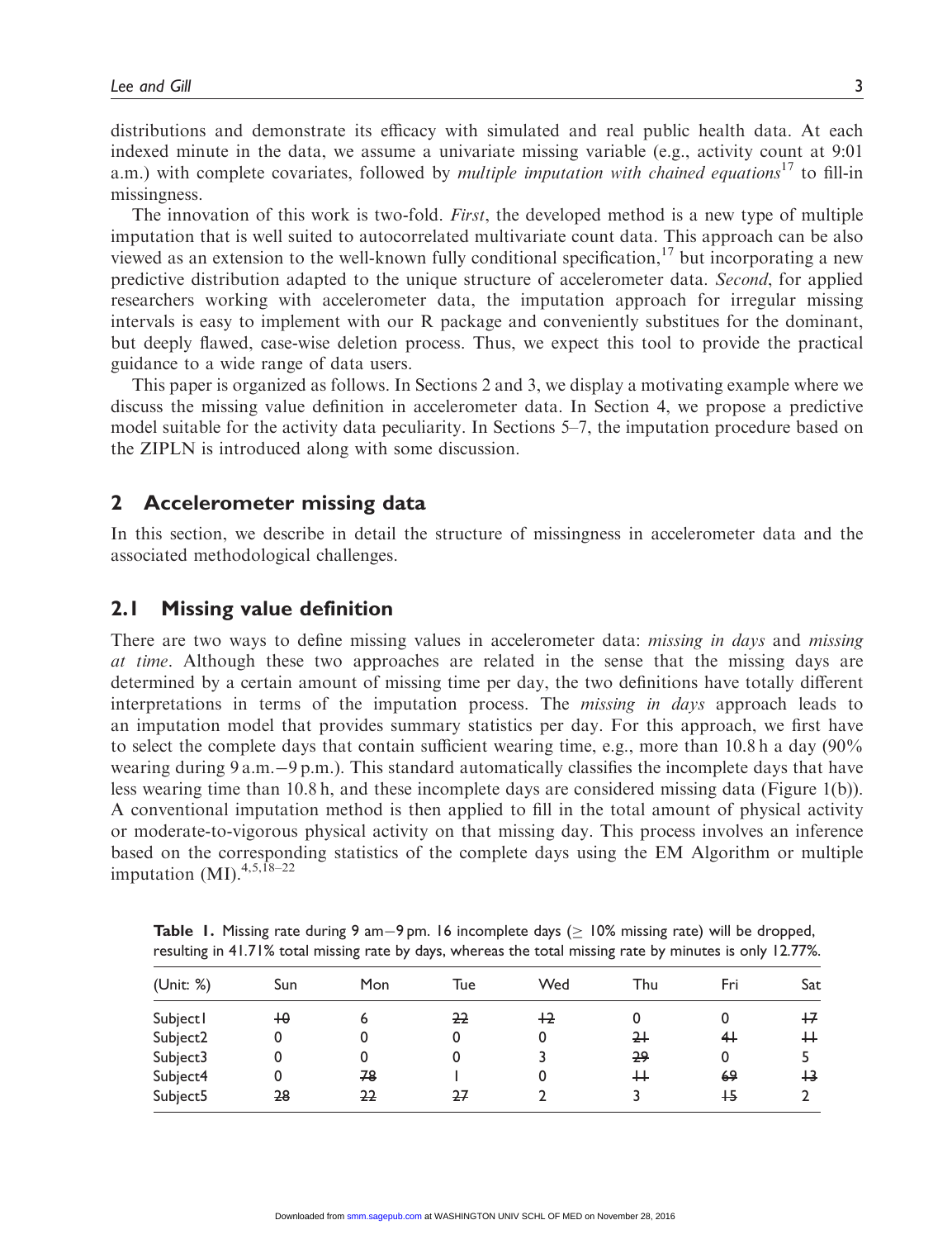A drawback with *missing in days* imputation is that it ignores the fact that the missing time per day almost always varies across days. By simply dropping the incomplete days, one may lose some valuable information as well as overestimate the total missing rate. The example in Table 1 shows that the missing rate during the standard measurement day (9 a.m.-9 p.m.) varies across days and subjects. Suppose we determine the incomplete days by the criterion of a  $\geq 10\%$  missing rate. The total number of incomplete days for all five subjects in this example is 16  $(4 + 3 + 1 + 4 + 4)$ , resulting in a total missing rate that is  $41.71\%$ , which is calculated by the number of incomplete days divided by total days. Compared with this missing day approach, the total missing rate by minute is considerably lower than that, only 12.77%, which is calculated by the amount of missing minutes (or total length of the missing intervals) divided by total minutes during 9 a.m-9 p.m. Therefore, we find that a minute level imputation method is more appealing than a day level imputation in that we can minimize the data loss as well as maximize information that we partially have per day.

## 2.2 Missing interval

Here, we define the missing data as the missing counts per minute, which forms an irregular time interval, rather than the incomplete day or the regularly segmented time period. One effective way to detect the missing interval is to find some extended period of minutes where exact zeros succeed more than  $P = 20$ , 30, or 60 min.<sup>4,5,22,23</sup> In the example of Figure 1 and Table 1, we defined the missing interval by sustained zeros over 20 min. Figure 2(a) shows the missing and non-missing regions with bright (yellow) and dark (red) colors, respectively, by this criterion. It is not surprising that there are many more zero counts during the obvious sleeping time. Our goal in this work is to impute the missing intervals flagged by yellow in (a).



Figure 2. Illustration of missing interval definition. In panel (a), we define the missing interval by consecutive zeros more than 20 min, which is flagged by the brighter color (yellow). In panel (b), the blue solid line indicates the percent of zeros at each minute, and the red dotted line indicates the percent of non-wearing missingness. The shaded area under the dotted line integrates to the overall missing rate of 15.54%.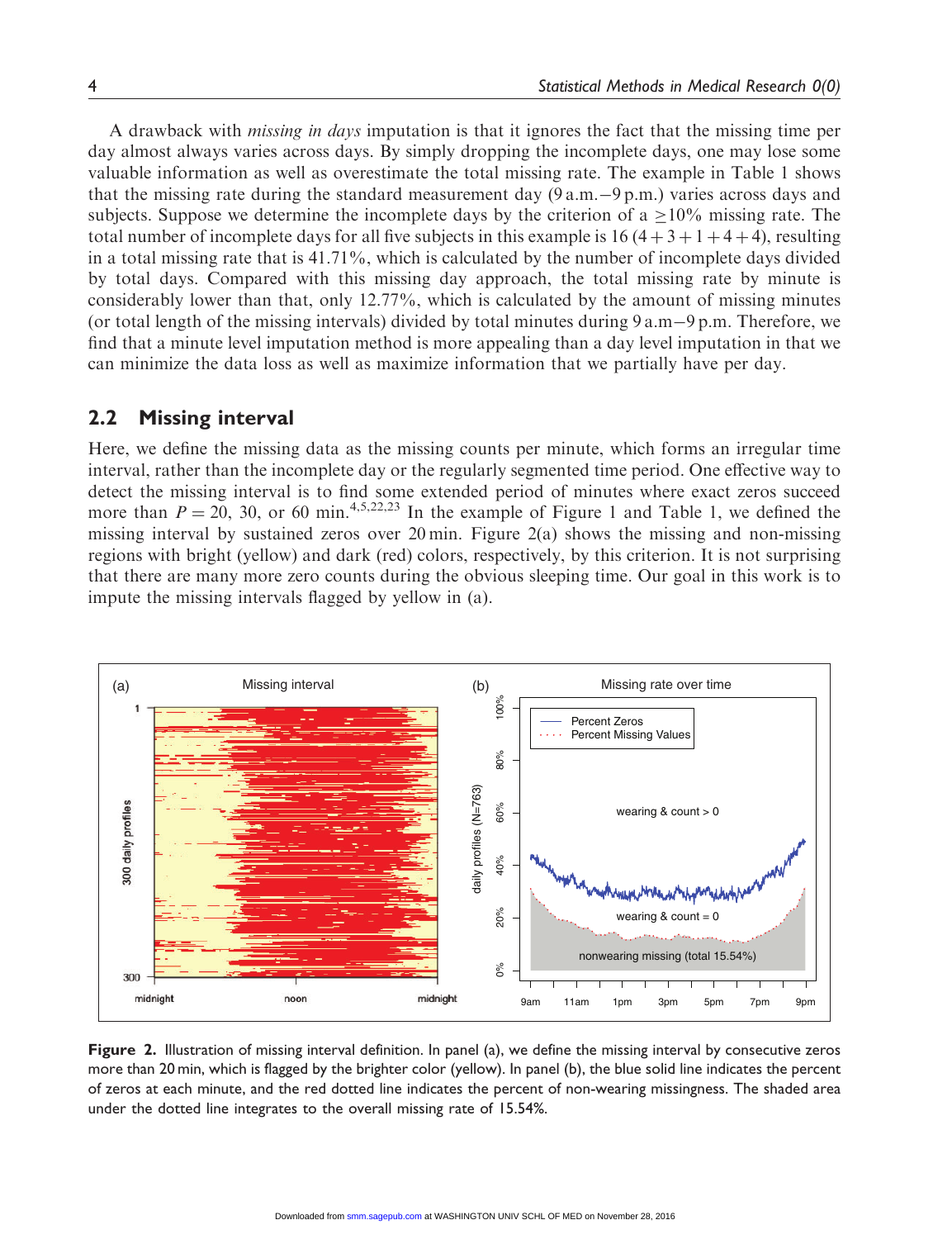After defining the missing interval, the data set consists of three types of values: (1) positive counts, indicating some physical activities, (2) zero counts continuing less than or equal P minutes, indicating no-movement,  $(3)$  zero counts continuing more than P minutes, indicating non-wearing missing time. Figure 2(b) describes the percent of these values at each minute. For instance, at 3 p.m., the zeros are 28.3% out of a sample size of 763, and the missing values are 11.8% since only partial zeros are categorized as missing values. Notice that the total missing rate from the shaded region in Figure 2(b) is  $15.54\%$  during 9 a.m. to 9 p.m. Our goal is to impute the missing activity counts in the shaded area on the basis of information that we can obtain from the remaining 84.46% wearing time.

Accelerometer produced datasets are characterized by many zeros and autocorrelated nonnegative counts in  $T$  dimensions, where  $T$  is the total time points in a day. If the accelerometer is set to record data at 1 min epoch then  $T = 1440$ . Zero-inflation during the wearing time occurs because there are always left-out zeros (short term zeros less than P minutes) after sorting out the missing interval by the P minutes criterion. Thus, the zero-inflation becomes more severe with a  $P = 60$  min criterion than with a  $P = 20$  min criterion.

The minute-level measurement is important in the study of physical activity and exercise. Researchers in this area are interested in not only the total amount of physical activity but also the activity bouts, i.e., how long the activity last. The minute level imputation makes it possible to preserve the accurate assessment of the rate and duration of such as exercise, sedentary behavior, and sleep. To date, relatively little work has been done on the imputation using minute level information. Morris et al.<sup>24</sup> stochastically imputes the missing METs (i.e., metabolic equivalent) during the irregular missing time interval, using a wavelet-based functional mixed Bayesian model. This method assumes that the data are missing completely at random (MCAR, the distribution of the missing data does not depend on other data missing or observed) and require a multivariate normal assumption to randomly draw the missing-wavelet coefficients. Lee<sup>14</sup> imputes counts per minute taking into account the available information from the invalid days and then showed that the combined method from both valid and invalid days improves the missing value imputation performance.

#### 3 Activity data example

To illustrate the challenges of missingness in accelerometer data, we use 2003-2004 National Health and Nutrition Examination Survey (NHANES) dataset available at the website: [http://wwwn.cdc.gov/](http://wwwn.cdc.gov/nchs/nhanes/search/nhanes03_04.aspx) [nchs/nhanes/search/nhanes03\\_04.aspx.](http://wwwn.cdc.gov/nchs/nhanes/search/nhanes03_04.aspx) From 7176 total participants in the physical activity survey, we randomly select 218 individuals to give 1526 daily profiles (218  $\times$  7 days). Following Catellier et al.,<sup>4</sup> ''non-wearing time'' is defined by successive zeros over 20 min. A ''standard measurement day'' is 9 a.m. to 9 p.m., during which over 60% of the sample wore the device. Other periods have been proposed in other literatures, but we find that these times represent sharp aggregate cutoffs in the NHANES data. Furthermore, a ''complete day'' is defined as a day in which a subject wears the accelerometer over 90% of the standard measurement day (at least 10.8 h). Requiring this standard reduces the number of daily profiles considered to 576. At least three complete days of a person are recommended for the reliable estimate of habitual physical activity.<sup>12</sup> Therefore, some complete days are dropped if the subject has only one or two completed days out of seven days, although some incomplete days are included if the subject has already three or more complete days. So, 763 daily profiles of 109 people (109  $\times$  7 days) remain. Note that 15.54% missingness remains, as shown in Figure 2(b), after such processing. Table 2 summarizes the characteristics of the final dataset. From the table, we see that the mix of demographics is nationally representable.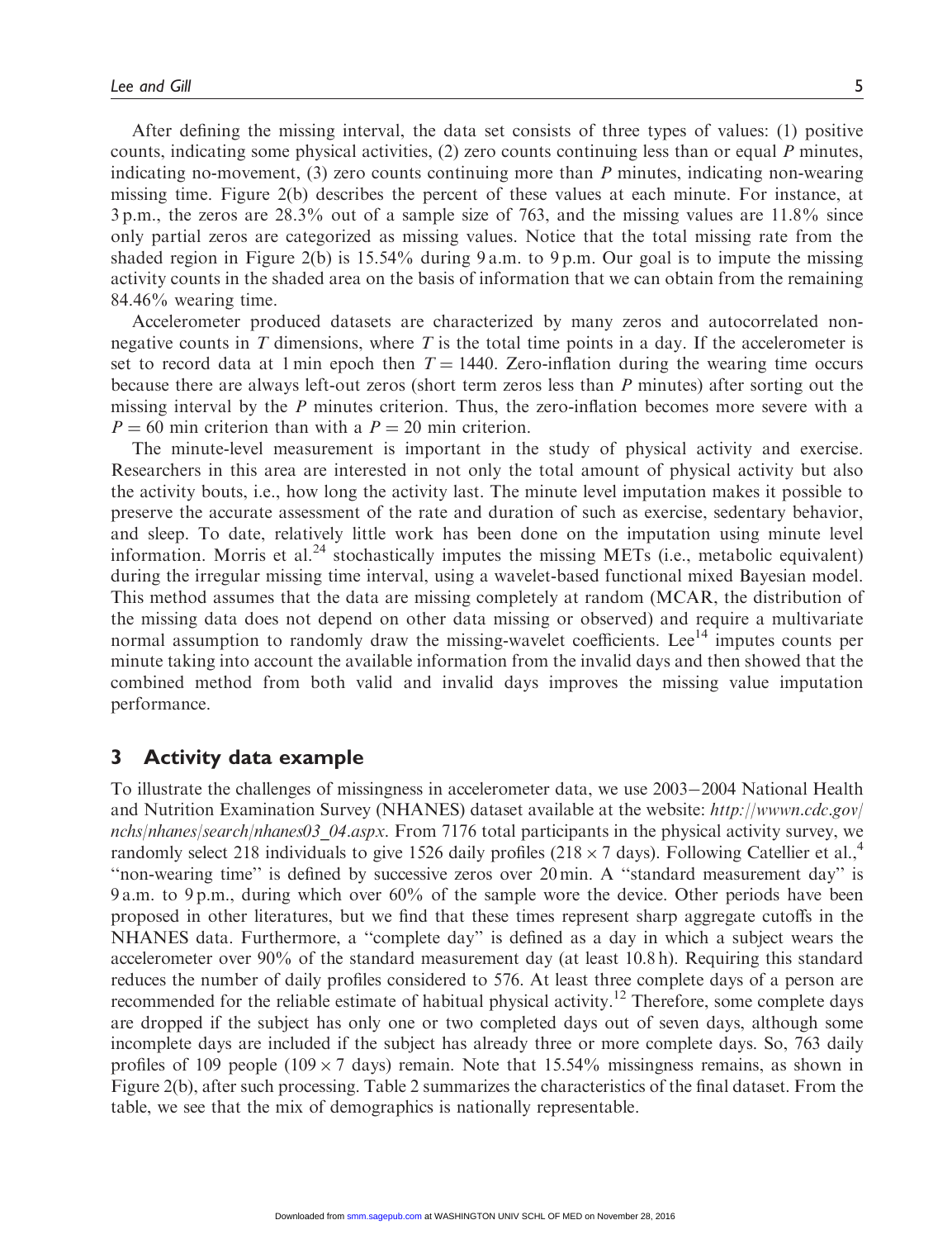| $Age(\%)^a$ | Sex $(\%)$   | BMI (%)       | Race $(\%)$         |
|-------------|--------------|---------------|---------------------|
| Youth 38.5% | Male 50.5%   | $<$ 25 42.2%  | <b>White 44.0%</b>  |
| Adult 61.5% | Female 49.5% | $>25\,57.8\%$ | <b>Others 56.0%</b> |
|             |              |               |                     |

**Table 2.** Summary of data (No. of participants  $= 109$ , N  $= 763$  days).

<sup>a</sup>Youth indicates 7–19 yrs and Adult indicates 20–85 yrs.

## 4 Proposed method

## 4.1 Assumptions for MI

Our primary goal is filling-in the missing interval over  $T = 1440$  min of a day with plausible count values. We do this by drawing imputations for non-wearing time from a specified distribution, a probabilistic estimate of what would have likely occurred if the subject had worn the device. Therefore, the predictive model is first built on actual wearing time, then the imputation process is carried out for non-wearing time based on information gained from the wearing time. Multiple imputation (MI) is known to be practically useful for doing this task under missing at random (MAR), (the distribution of the missing data does not depend on the other missing data) or missing at completely at random (MCAR) assumptions. In this paper, we assume that the wearing times and the non-wearing times are not fundamentally different and there are no ''shocks'' in the non-wearing periods. This assumption is more convenient than optimal and is equivalent to the MAR assumption in standard missing data analysis. It is possible for accelerometer data to be NMAR: the distribution of the missing data depends on other missing data.25,26 Thus far, there is no general test for the missing mechanism MAR (or MCAR) versus NMAR. In fact, with any method, the NMAR mechanism is hard to specify. Therefore, our method takes advantage of the simplicity of MI model under MAR and demonstrates the reasonablility of MAR assumption (Section 6 and Appendix 1.1). Handling NMAR missing accelerometer data is a separate challenge from that addressed here.

There are two problems with directly applying the standard MI process to accelerometer missing data. First, the probability model specified by normal or other standard distribution is not suitable for minute level activity count data. Second, the high dimensionality of accelerometer data  $(N < T)$ where some of dimensions are strongly correlated makes it hard to use any method that is developed for  $N > T$  rectangular multivariate data. Our method provides a way to obtain a suite of complete datasets tailored to these challenges, where researchers are then able to perform the needed analysis and combine the results in the usual second part of the MI process. It is also important to note that the main value of MI stems from its wide applicability and production of unbiased coefficient estimators under MAR with standard rectangular data structures. It is usually not optimal in the sense that customized imputation schemes that exploit unique structures in particular datasets and sometimes impose additional distributional assumptions are likely to produce the smaller standard deviations for a column with missing data and smaller standard errors for the associated coefficient estimate. This is the philosophical basis for our approach to improving imputation schemes for accelerometer missing data.

# 4.2 Zero-inflated Poisson model

Zero-inflated Poisson (ZIP) regression was first introduced in Lambert<sup>27</sup> although the ZIP distribution, without covariates, had been discussed earlier elsewhere.<sup>28,29</sup> The main purpose of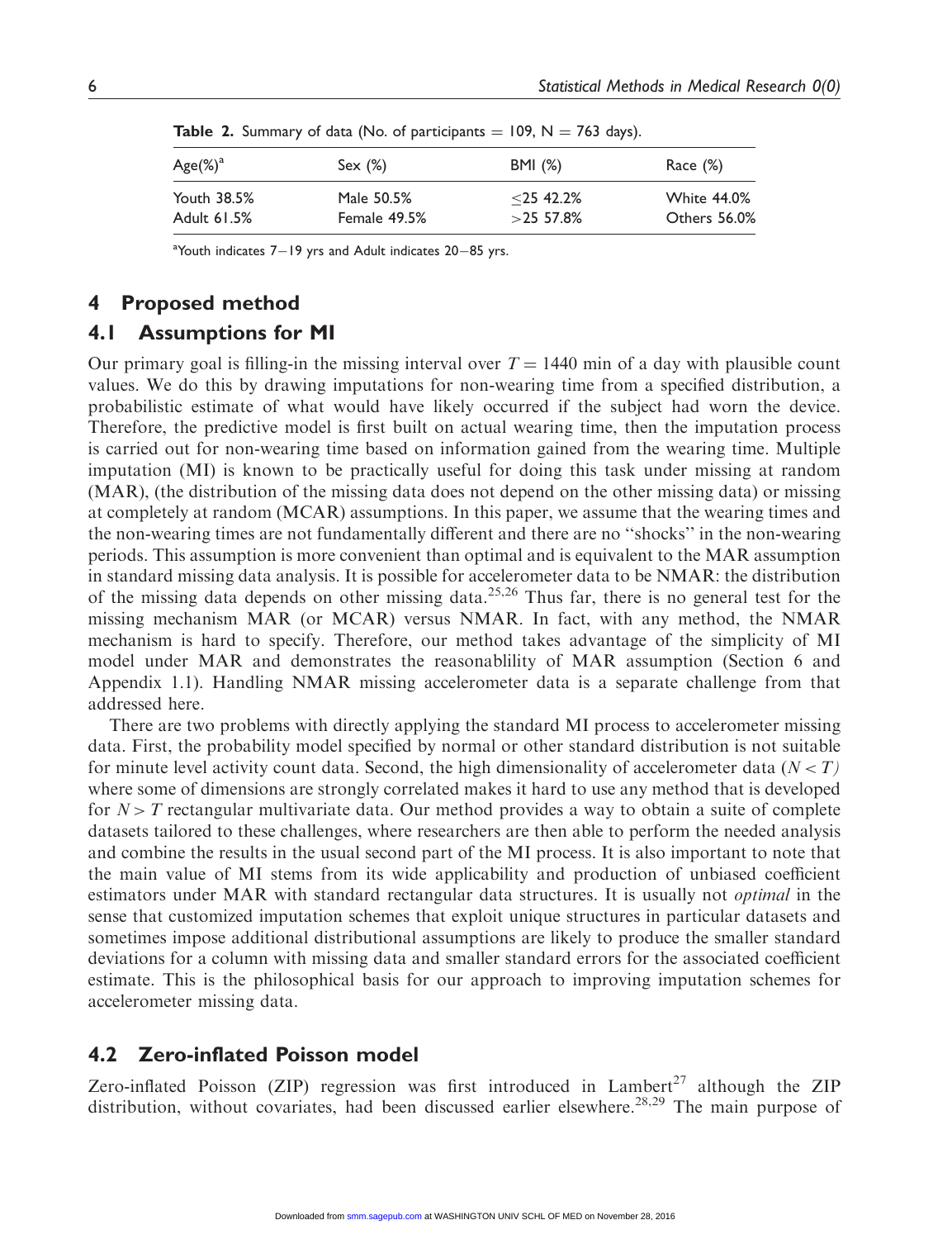this approach is to deal with so called ''structural'' zeros in modeling count data that exceed those predicted by a regular Poisson generalized linear model (GLM). The same principle is applied to handle the physical activity counts data that often encounter excess zeros resulting from frequent nomovement by subjects. The ZIP regression model assumes that zeros are observed with probability  $\pi$ , and the rest of observations come from a Poisson( $\lambda$ ) with probability  $1 - \pi$ . Let  $Y_1, \ldots, Y_N$  be a sample of size N independently drawn from

$$
Y_i \sim \begin{cases} 0 & \text{with probability } \pi_i \\ \text{Poisson}(\lambda_i) & \text{with probability } 1 - \pi_i \end{cases}
$$

and the probability mass function is given by

$$
P(Y_i = h) = \begin{cases} \pi_i + (1 - \pi_i)e^{-\lambda_i} & \text{for } h = 0\\ (1 - \pi_i)e^{-\lambda_i}\lambda_i^h/h! & \text{for } h = 1, 2, .... \end{cases}
$$
 (1)

Accordingly, the regression model with this ZIP distribution consists of two GLM components. The first part is a logistic regression, specified by  $logit(\pi_i) = u_i^T \gamma$ , where the response variable states zero or nonzero status and  $\gamma$  is a regression coefficient vector for covariates  $u_i^T$ . The second part is a Poisson regression, specified by  $log(\lambda_i) = x_i^T \beta$ , where the response variable is a non-negative count from a Poisson( $\lambda_i$ ) and  $\beta$  is a regression coefficient vector for covariates  $x_i^T$ . This separation allows the predictors in each model to perform different roles; for example, what causes exact zeros (no-movement) is different from what causes vigorous activities. For these covariates, we can consider age, sex, race, body mass index, weekday vs. weekend, and others. The mean and variance of ZIP distribution are

$$
E(Y_i) = (1 - \pi_i)\lambda_i, \quad Var(Y_i) = \lambda_i(1 - \pi_i)(1 + \pi_i\lambda_i)
$$

where we can see that when  $\pi \to 0$ , i.e., zero-inflation disappears, the mean and variance become the same, holding the mean-variance relationship of standard Poisson distribution.

A similar approach to handle zero-inflated count data is also introduced in Mullahy<sup>30</sup> and is referred to as a hurdle model. This model utilizes a zero-truncated Poisson distribution, i.e.,  $P(Y_i = h | Y_i > 0) = \lambda^h/((e^{\lambda_i} - 1)h!)$ . Thus, the probability mass function in equation (1) is modified to

$$
P(Y_i = h) = \begin{cases} \pi_i & \text{for } h = 0\\ (1 - \pi_i)\lambda_i^h/((e^{\lambda_i} - 1)h!) & \text{for } h = 1, 2, \dots \end{cases}
$$

The hurdle model provides results that are nearly identical to the ZIP model in our empirical results, so we choose to use the more intuitive ZIP model.

#### 4.3 Multivariate ZIP regression on activity data

Again consider an N by T data matrix, where N is the total number of daily profiles and T is the total number of time points in a day;  $T = 1440$  for a 1 min epoch. We define two sets of indices  $\mathcal{N} = \{1, \ldots, N\}$  and  $\mathcal{T} = \{1, \ldots, T\}$  and denote  $i \in \mathcal{N}$  and  $t \in \mathcal{T}$ . Because the wearing versus non-wearing status of N observations varies across time, as seen in Figure 2(b), it is necessary to partition N into two parts,  $N = W \cup W^c$ , by creating a subset W that only includes indices of the wearing status, while  $W^c$  is the complement set of W containing the non-wearing profile indices. The elements of W and  $W<sup>c</sup>$  change as time proceeds (we omit the subscript t in some situations for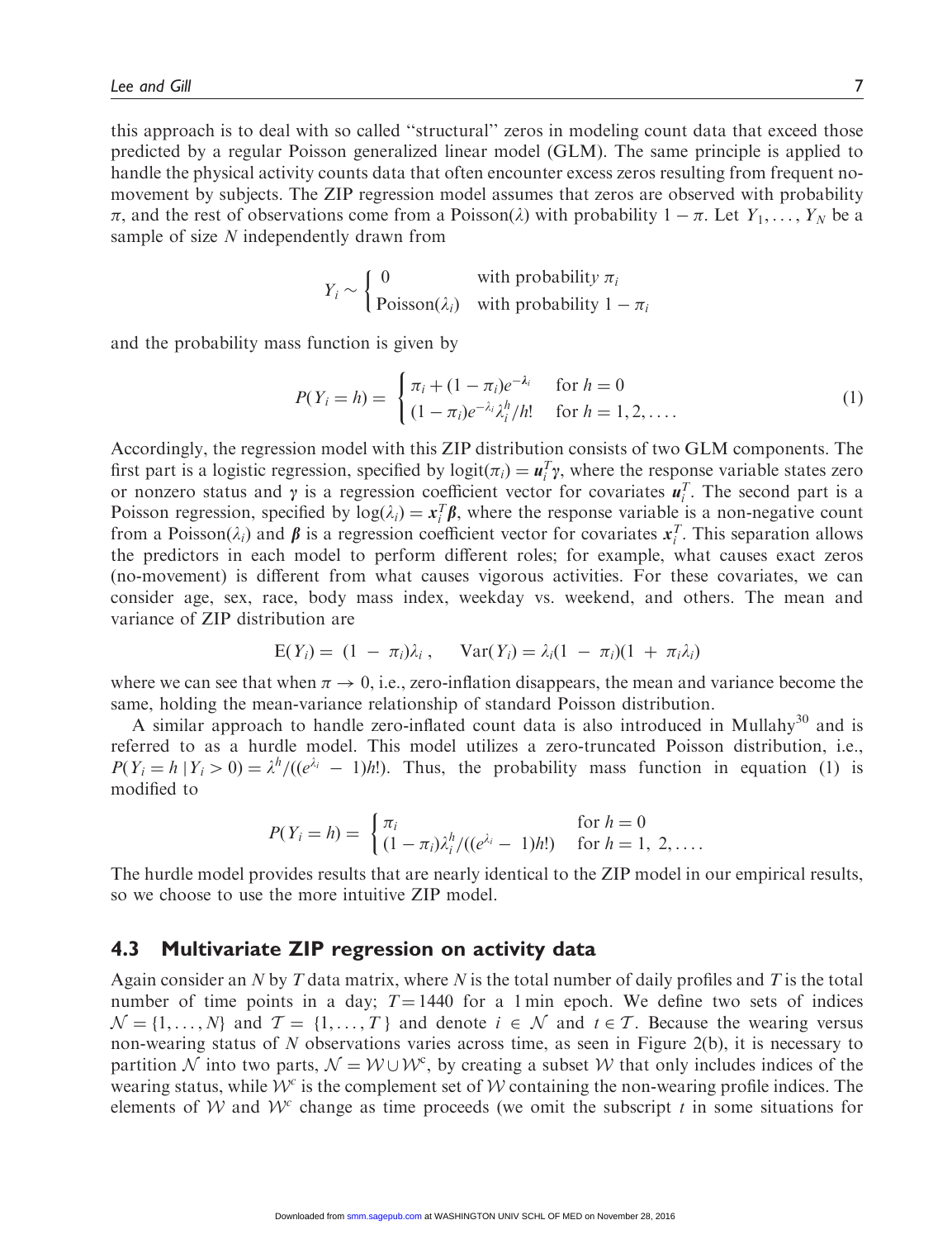simplicity). Furthermore, assume that there were no movements if the subjects did not wear the device during regular sleeping time. This narrows the focus on only the daytime hours, 9 a.m. to 9 p.m., so the domain is  $\mathcal{D} = \{541, \ldots, 1260\}$  where  $\mathcal{D} \subset \mathcal{T}$ . Therefore

$$
P(Y_{it} = 0 \mid i \in \mathcal{W}_t^c \text{ and } t \in \mathcal{D}^c) = 1
$$
 (2)

Because of assumption (2) that treats the missingness outside of the domain  $D$  as the extended sleep period, our method may not be useful for a sleep study that requires sensitive detection of the onset of the sleep/wake-up time. Thus, we recommend that our method be used primarily for the studies focused on daytime activity(or inactivity).

The prediction from ZIP regressio is based on the expected value of a ZIP random variable in equation (2), which is expressed as a conditional expectation in the regression context by substitution:

$$
E(Y_i|\mathbf{u}_i, \mathbf{x}_i) = \{1 - \logit^{-1}(\mathbf{u}_i^T \mathbf{y})\} \exp(\mathbf{x}_i^T \mathbf{\beta}), \qquad i \in \mathcal{W} \tag{3}
$$

where  $u_i$  and  $x_i$  are vectors of covariates for logit and Poisson model, respectively, and  $\gamma$  are the corresponding coefficient vectors. Now, we consider the multivariate setting where the ZIP regression is applied for multiple time points  $t \in \mathcal{D}$ . An important consideration for this model is how to incorporate the time dependency. It makes sense in serial physical activity data that the level of motion in the current minute is correlated with those that follow. Therefore, modify the regression model (3) by adding autoregressive terms  $H_{i, t-1}$  as follows

$$
E(Y_{i,t}|Y_{i,t-1}, u_i, x_i) = \left\{1 - \logit^{-1}\left(u_i^T \gamma_t + \delta_t H_{i,t-1}\right)\right\} \exp\left(x_i^T \beta_t + \alpha_t H_{i,t-1}\right), \quad \forall t \in \mathcal{D} \tag{4}
$$

the *i*th day's expected activity count at a time point  $t$ . Our choice of the autoregressive term is  $H_{i,t-1} = \log(Y_{i,t-1} + 1)$ , which gives a convenient interpretation of the coefficient so that  $\alpha_t \propto \text{cor}(\log(Y_t), \log(Y_{t-1})) \propto \text{cor}(Y_t, Y_{t-1})$  when  $\pi_t \to 0$ . Adding one avoids computational problem from a logarithm on zeros. The regression coefficients  $\hat{\gamma}_t$ ,  $\hat{\delta}_t$ ,  $\hat{\beta}_t$  and  $\hat{\alpha}_t$  are obtained by maximum likelihood estimation with EM Algorithm<sup>27</sup> at each time point  $t$ . Due to the conditionality on the past values, we run the model in sequence on  $t \in \mathcal{D}$ , so that the variables  $H_{i, t-1}$  are ready for the model at time  $t$ . Equation (4) improves the prediction accuracy for wearing time (see Figure 4) but not the imputation performance for the missing data (see Figure 5). This is for two stated reasons: over-dispersion and the restriction to only include one lag variable. Thus model (4) is not our final model, but it motivates a new proposal in Section 4.3.

#### 4.4 Poisson Log-normal mixture to handle autocorrelation

One of the key features of the model in equation (4) is the autoregressive term, where the model runs successively on minutes and consequently describes the autoregressive relationship in multivariate data. Since  $\text{cor}(Y_t, Y_{t-1}) > \text{cor}(Y_t, Y_{t-2})$  the serial effect diminishes over time. This autoregressive assumption fits well for activity data, which has a banding correlation structure as shown in Figure  $3(a)$ . In this figure, the activity count at  $10:00$  a.m. is highly correlated with those at adjacent minutes (bright color) but not necessarily those at 9:30 or 9:00 a.m. (dark color). The question naturally arises as to how many lag or lead variables are sufficient to deal with the autocorrelated activity data. Let  $K$  be the lag or lead index from a present time point t; for example, with  $K = 2$ , we consider the conditional distribution  $Y_t$  given  $Y_{t-2}$ ,  $Y_{t-1}$ ,  $Y_{t+1}$ ,  $Y_{t+2}$ . Note that the model (4) is a regression model, not a stochastic time series model, which means simply including  $Y_{t-k}$ ,  $k = 1, ..., K$  as predictors together will not work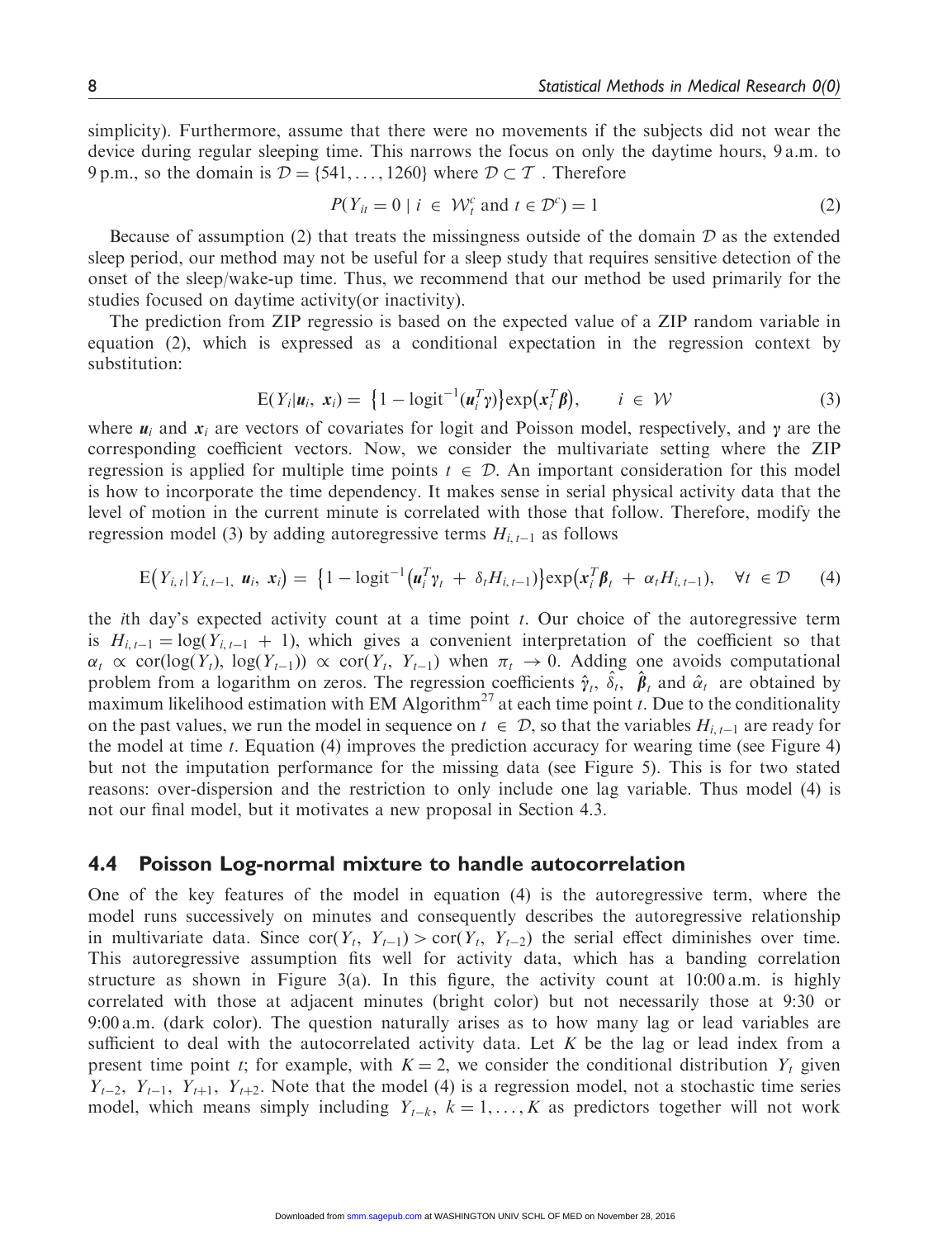

Figure 3. Heatmap of correlation matrix of activity data over 9 a.m. to 10 a.m. Each panel shows a 60 by 60 matrix with the absolute correlation coefficients  $|r| < 1$ , where the brighter color indicates the higher correlation. In (a), the original activity count data displays the autoregressive correlation structure banding around the diagonals. In (b), the correlation matrix of the residuals from the ZIP model with lag1 term shows that the autoregressive pattern is considerably reduced but not completely. Lastly, (c) displays the correlation matrix of residuals from the ZIPLN model with  $K = 3$ , showing that the autocorrelation structure disappears.

because of the multicollinearity problem. It is appropriate to frame the model as a conditional multivariate count data in T-dimensional space. Luckily, due to the autoregressive correlation, we only need to include the 2K neighboring dimensions.

In what follows, we modify the model (4) assuming the multivariate Poisson Log-normal distribution.<sup>31</sup> Suppose Y follows a multivariate Poisson Log-normal distribution with a dimension of  $d = 2K + 1$ . This is a mixture of d independent Poisson's and a d-variate Lognormal distribution. With a sample size of  $N$ , it can be written as

$$
Y_i | \lambda_i \sim \text{Poisson}(\lambda_i)
$$
  
\n
$$
\lambda_i = \exp(x_i^T \beta + e_i), \quad \text{for } i \in \mathcal{W}
$$
 (5)

where  $e_i \sim N_d(0, \Sigma)$  with  $\Sigma$  denoting a  $d \times d$  variance covariance matrix, i.e.,  $\lambda_i \sim LN_d(\mathbf{x}_i^T \boldsymbol{\beta}, \Sigma)$ .

This assumption modifies the model to be

$$
E(Y_{i,t}|\mathbf{u}_i, \mathbf{x}_i) = (1 - \pi_{it}) \exp(\mathbf{x}_i^T \boldsymbol{\beta}_t + e_{it}), \quad \forall t \in \mathcal{D}
$$
 (6)

For simplicity, we treat  $(1 - \pi_{it})$  as a constant due to its role as a weight for the overall expectation which is minimized when  $\pi_{\dot{u}_r} \to 0$  or  $\lambda_{it} \to \infty$ . Let  $Z_t = \log(Y_t) - x_i^T \beta_t$ , and  $\mathbf{Z} = (Z_{t-K}, \ldots, Z_{t-1}, Z_{t+1}, \ldots, Z_{t+K})^T$ , a set of K lag and K lead variables of  $Y_t$ . Thus  $\mathbf{Z} \sim N_{2K}(0, \Sigma_{zz})$ . Also denote  $\Sigma_{yz} = \text{Cov}(Z_t, Z)$ . By the property of normal conditional distribution, the imputation model given  $K$  lag and  $K$  lead variables is expressed by

$$
E(Y_{i,t}|\mathbf{Z}_i, \mathbf{u}_i, \mathbf{x}_i) \propto \exp(\mathbf{x}_i^T \boldsymbol{\beta}_t + \Sigma_{yz} \Sigma_{zz}^{-1} \mathbf{Z}), \qquad \forall t \in \mathcal{D}
$$
 (7)

This model in equation (7) is an update of equation (4) adding both the lag and lead effects.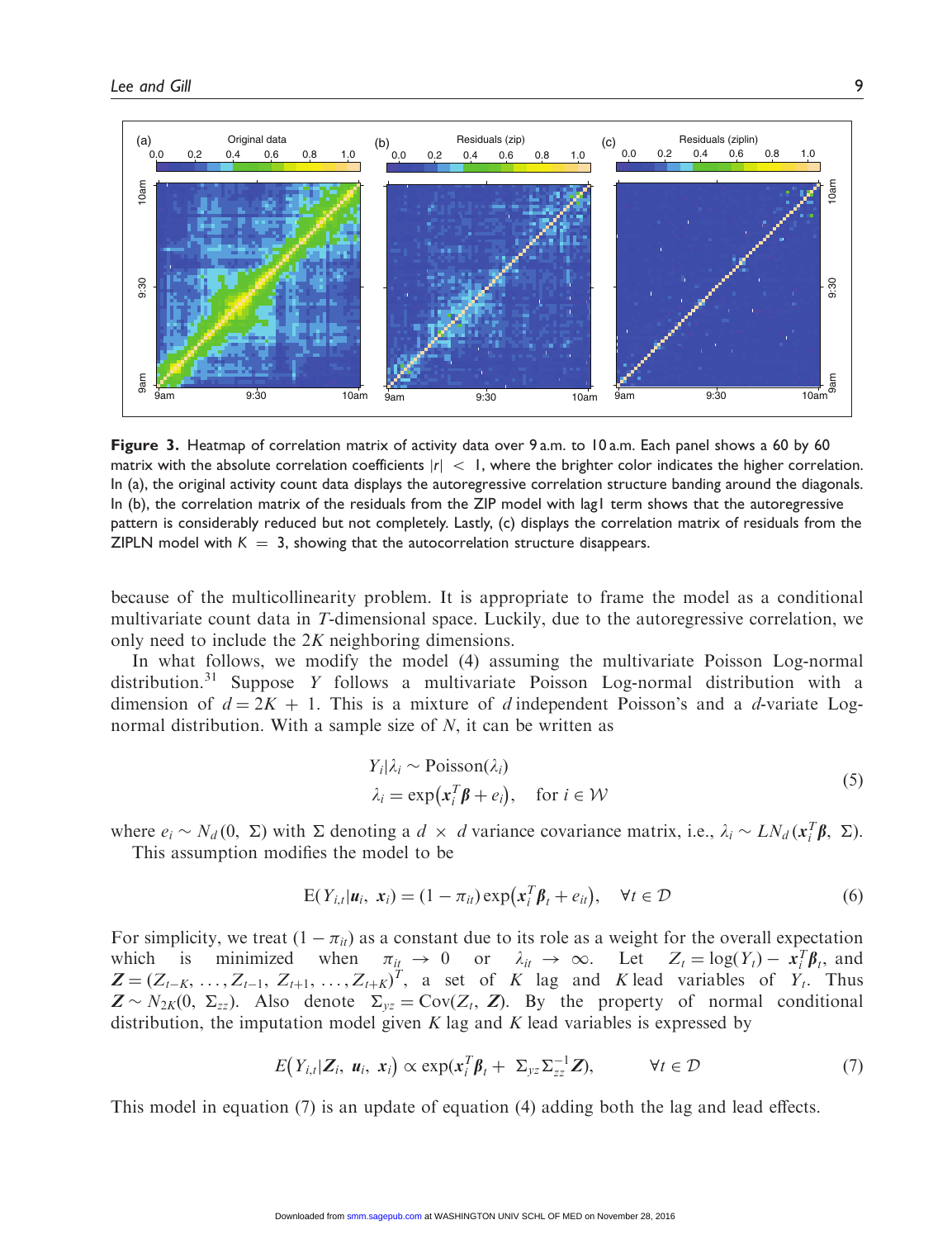#### 4.5 Test for autocorrelation

We can evaluate these two models (4) and (7) in terms of the amount of autocorrelations remaining in the residuals. It is expected that the residual correlation matrix is close to an identity matrix if the model effectively removes the autocorrelation. Figure 3(b) exhibits the correlation matrix of the residuals from the ZIP regression with one lag term in equation (4), showing that the autoregressive pattern is significantly reduced compared to the original data in (a) but not completely. Panel (c) in this figure displays the covariance matrix of residuals from a mixture of the ZIPLN model in equation (7) with  $K = 3$ , conditioning on three lag and three lead variables. It is clearly seen that the autocorrelation structure disappears.

In addition to the graphical diagnostics in Figure 3, we can actually test for whether the autocorrelation has been removed after fitting the model. Denote the correlation matrix of residuals  $R_{T\times T}$ . We perform a test of whether the matrix R is from the uncorrelated data. First, create an  $I_0$  matrix, which is a correlation matrix independently drawn from  $N(0, \sigma^2)$  for all  $t \in \mathcal{T}$ , setting  $\sigma^2 = \lambda_i (1 - \hat{\pi}_i)(1 + \hat{\pi}_i \hat{\lambda}_i)$  from the marginal ZIP distribution. Second, test the null hypothesis of the equal covariance matrix,  $H_0: \Sigma_R = \Sigma_{I_0}$ , meaning the population covariance of **R** and  $I_0$  is equal by applying the  $Q_2^2$  statistic introduced by Srivastava and Yanagihara.<sup>32</sup> The  $Q_2^2$ statistic is computed based on the difference between  $tr(\mathbf{R})^2 / \{ tr(\mathbf{R}) \}^2$  and  $tr(I_0)^2 / \{ tr(I_0) \}^2$  and follows a chi-squared distribution under the null hypothesis, thus a smaller value of  $Q_2^2$  statistic (i.e., large p-value) means greater similarity between the two covariance (or correlation) matrices. This statistic is known to be effective to test the equality of covariance matrix when the dimension is relatively large to the sample size.<sup>32,33</sup> Table 3 summarizes the results from different models indicating that the ZIPLN model with both lag and lead effects has removed the autocorrelation effectively. Furthermore, we can understand the effect of levels of  $K$  (how many lag and lead variables are necessary for the imputation model) and find that  $K = 1$  is satisfactory at 0.05 level, but  $K = 3$  is optimal.

| optimal $\kappa = 3$ . |        |          |                      |        |        |
|------------------------|--------|----------|----------------------|--------|--------|
| <b>GLM</b>             |        |          | ZIPLN (lag and lead) |        |        |
|                        | stat   | b-val    |                      | stat   | p-val  |
| Original data          | 241.54 | < 0.0001 | $K=1$                | 3.5217 | 0.0606 |
| $ZIP$ (LOLI)           | 15.96  | 0.0001   | $K=2$                | 3.0561 | 0.0804 |
| $ZIP$ (LILI)           | 7.47   | 0.0063   | $K = 3$              | 3.0137 | 0.0826 |
| ZINB (LILI)            | 28.44  | < 0.0001 | $K = 4$              | 3.0234 | 0.0821 |
|                        |        |          | $K = 5$              | 3.0933 | 0.0786 |
|                        |        |          | $K=6$                | 3.1001 | 0.0783 |
|                        |        |          | $K=7$                | 3.1310 | 0.0768 |
|                        |        |          | $K = 8$              | 3.1803 | 0.0745 |
|                        |        |          | $K=9$                | 3.1886 | 0.0742 |
|                        |        |          | $K = 10$             | 3.2449 | 0.0716 |

**Table 3.** The  $Q_2^2$  statistic for the test of the equal correlation matrix of residuals by different models. A smaller  $Q_2^2$  statistic (i.e., large p-value) indicates a great similarity of two correlation matrices,  $R$  and  $I_0$ , meaning the model effectively remove the autocorrelation. The ZIPLN mixture with both lag and lead variables generally perform better with the  $\sim$ timal  $\ell$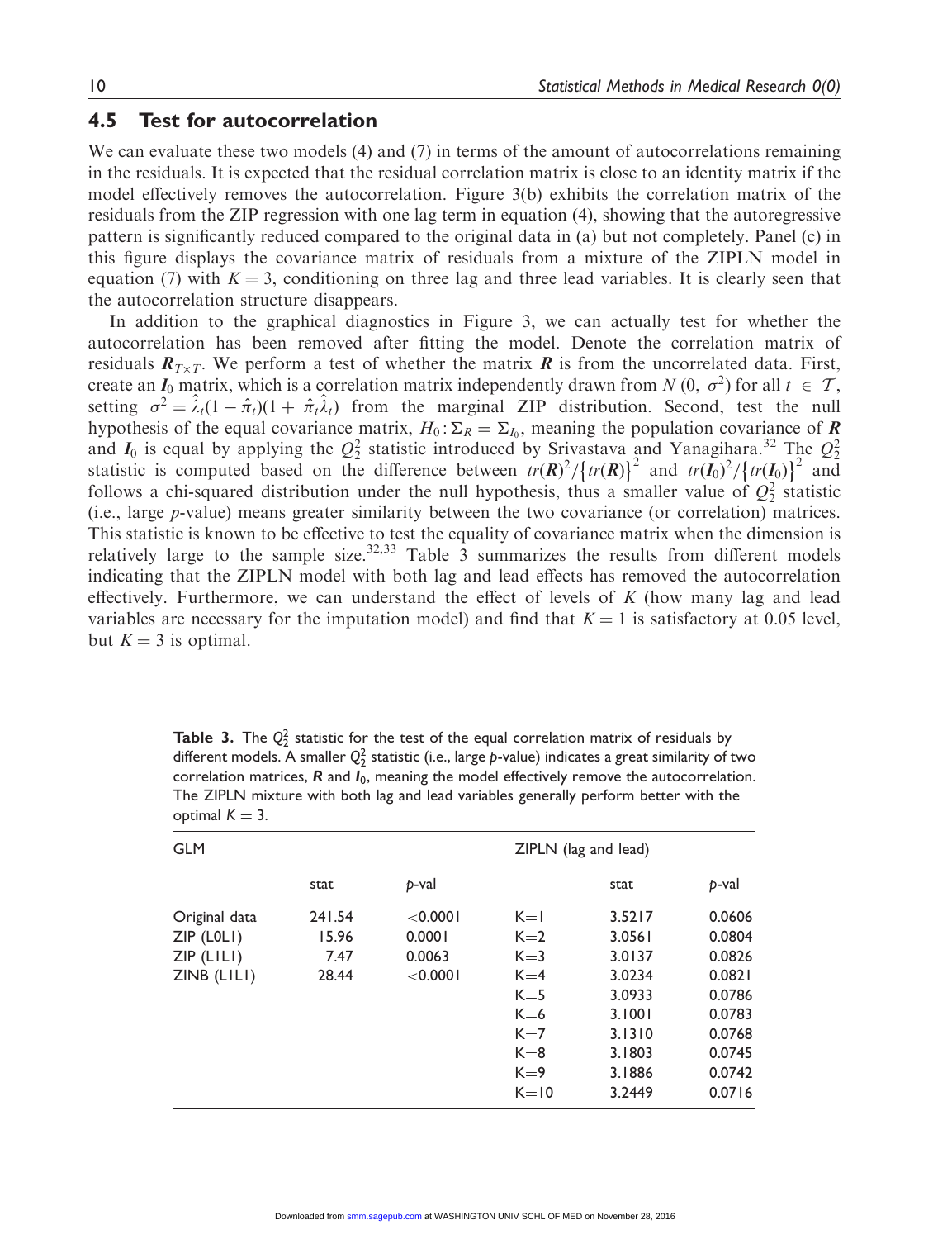#### 4.6 Prediction accuracy for wearing time

Different models are compared in terms of prediction accuracy. Only wearing time can be evaluated for the prediction accuracy because both the true and predicted values simultaneously exist . If a model predicts well for the wearing time, it should be in the non-wearing time under the MAR assumption. We calculate the prediction accuracy in two ways: the root mean squared errors (RMSE) of counts in equation (8), and the mean area difference (MAD) between the prediction curve and true curve in equation (9). In both measures, a lower value indicates the smaller errors in the prediction, therefore a better predictive model. The first measure is

$$
RMSE = \left\{ \sum_{t \in \mathcal{D}} \sum_{i \in \mathcal{W}} \frac{\left(Y_{it} - \hat{Y}_{it}\right)^2}{|\mathcal{D}||\mathcal{W}|} \right\}^{1/2},\tag{8}
$$

where  $|\mathcal{D}|$  indicates the cardinality of a set  $\mathcal{D}$ , and  $Y_{it}$  and  $\hat{Y}_{it}$  are the true count and predicted count, respectively, at each *i* and *t*. The second measure is

$$
\text{MAD} = \sum_{t \in \mathcal{D}} \sum_{i \in \mathcal{W}} \frac{\left| X_i(t) - \hat{X}_i(t) \right|}{|D||\mathcal{W}|}, \tag{9}
$$

where  $X_i(t)$  and  $\hat{X}_i(t)$  are the smoothing function values at time t fitted from the true count and predicted count, respectively, and the absolute difference is computed. The smoothing function is computed from *B*-spline with 155 knots.<sup>34</sup>

The results of the prediction accuracy are summarized in Table 4. The ZIPLN mixture model performs better than the standard GLM, especially when both the lag and lead variables are included. Including zero-inflation improves the prediction  $(ZIP > Poisson)$ . Including a lag 1 variable in the Poisson part improves the prediction (ZIP  $L0L1 > ZIP$ ). Including a lag1 variable in both logit and Poisson parts improves the prediction  $(ZIP L1L1 > ZIP L0L1)$ . Zero-inflated Negative Binomial model (ZINB) does not improve the prediction. Furthermore, we compare these models in terms of the Akaike information criterion (AIC) statistic<sup>35</sup> and the non-nested test.<sup>36</sup> These results are summarized in Figure 7 in the Appendix, where the ZINB model performs noticeably better in terms of the AIC because the Negative Binomial model is more

| <b>GLM</b>                          |             |            | ZIPLN (lag and lead both) |             |            |
|-------------------------------------|-------------|------------|---------------------------|-------------|------------|
|                                     | <b>RMSE</b> | <b>MAD</b> |                           | <b>RMSE</b> | <b>MAD</b> |
| Poisson                             | 543271.0    | 337.2      | $K=1$                     | 254299.1    | 118.1      |
| ZIP                                 | 543323.1    | 337.0      | $K=2$                     | 258069.8    | 129.2      |
| ZIP LOLI                            | 347373.2    | 160.2      | $K=3$                     | 261339.0    | 135.6      |
| <b>ZIP LILI</b>                     | 329017.8    | 148.4      | $K = 4$                   | 263715.5    | 138.9      |
| ZINB LILI <sup><math>q</math></sup> | 383753.2    | 189.5      | $K = 5$                   | 265230.1    | 140.8      |

Table 4. Comparison of prediction accuracy for wearing time. The smaller RMSE or MAD indicates the better performance in prediction.

<sup>a</sup>The best GLM model in terms of goodness of fit (AIC).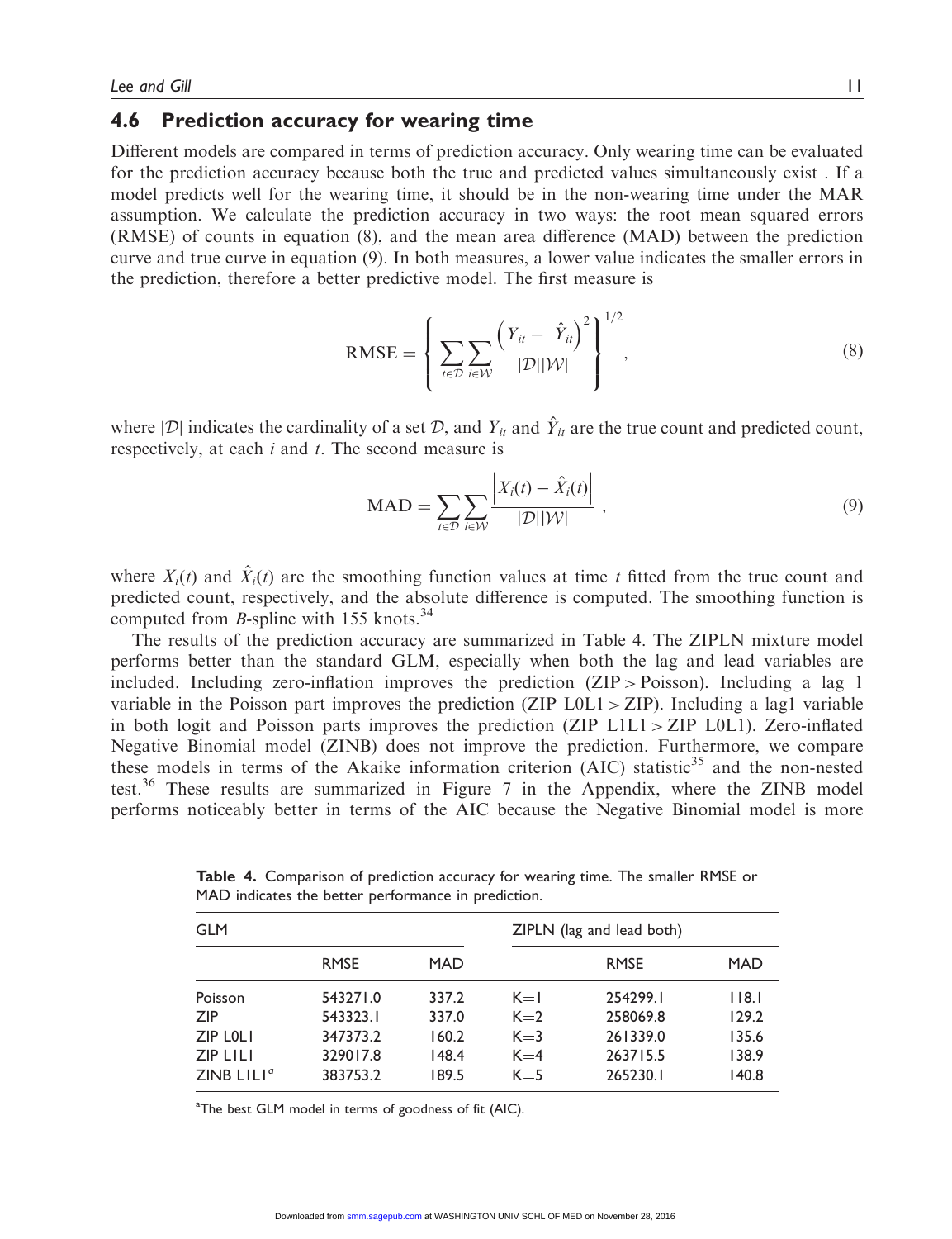

Figure 4. Comparison of prediction curves for wearing time. The closer to the original curve indicates the more accurate prediction.

appropriate for over-disperse data. However, none of these GLM models improve upon any ZIPLN specification since the latter is tailored for both over-dispersion and autocorrelation by including the possible impact of both lagged and leading variables.

Once the minute-successive model is completed, we can display the predicted results for all times in each day, and it allows us to present and compare the prediction curves among methods as shown in Figure 4. In this figure, the prediction curves by different methods are compared to the original curve of the true data points, which is the thin black line. The closer to the original curves indicates the better prediction performance. The difference of the areas between the original curve and other prediction curves means the MAD measure in equation (9). The prediction from the ZIPLN, which is presented by the thick pink line, is the closest to the true curve than any other method. Note that the missing interval is marked with the red line on the top, which is excluded for the computation of prediction accuracy at this time. We will evaluate the imputation accuracy for the missing interval through a simulation in Appendix 1.1.

## 5 Imputation for missing activity counts

Multiple imputation (MI) is widely accepted as the optimal method for imputing MCAR and MAR missing data ever since Rubin's original work.<sup>37</sup> The basic idea is to create multiple complete datasets by drawing samples from the posterior distribution for each missing value conditional on the observed values, then run multiple parallel models and finally combine the results for one model summary accounting for average within-model variance as well as between-model variance. It is attractive in the sense that the method stresses the uncertainty that could be caused by the missing values instead of estimating the ''best'' value, which can never be correct. Many extensions and specialized versions have been developed subsequently,  $17,38-40$  but the core idea of creating replicate full datasets and then combining is preserved.

Our extension to this process applies the fully conditional specification (FSC), $17,39$  also known as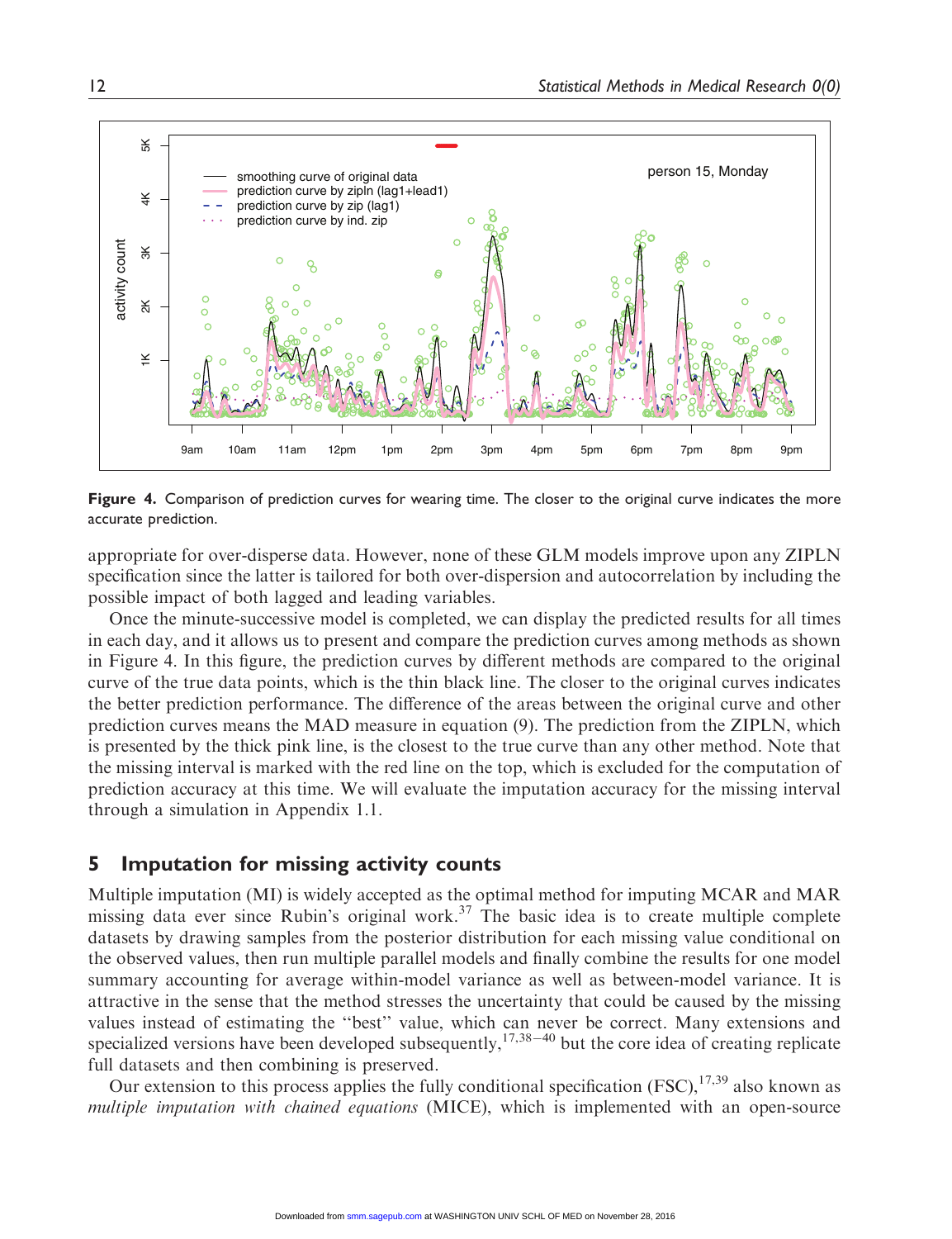software R package.<sup>41</sup> The MI process by FSC is summarized in three steps: (1) model specification, (2) imputation draws from the specified model, and (3) repeated iteration. In our version of this wellknown process, we extensively discussed the step (1) in Section 4, and the details for the steps (2) and (3) are provided in the next section.

## 5.1 Parametric imputation

Parametric imputation is powerful when there is an explicit model that is known or safely assumed. Let Y be an incomplete data vector with missing values and denote  $Y^{obs} = \{Y_i, i \in \mathcal{W}\}\$ and  $Y^{\text{mis}} = \{Y_j, j \in \mathcal{W}^c\}$ . For normal data, the imputed value  $\hat{Y}_j$  is a draw from  $N(X\beta, \sigma^2)$ . In other words

$$
\hat{Y}_j = X\dot{\beta} + \dot{e}
$$

where  $\dot{\beta}$  is a draw from  $N(\beta, \sigma^2(X'X)^{-1})$ ,  $\dot{e}$  is a draw from  $N(0, \sigma^2)$ , and the parameters  $\beta$  and  $\sigma^2$  are estimated from the observed data. With a specified prior distribution, this is called Bayesian imputation under the normal linear model. $37,39$  The idea is that the imputation should reflect the parameter uncertainty and prediction errors under the assumption that the missing data distribution is the same as the observed data. The methodological details are well explained in van Buuren<sup>39</sup> and easily accessible through their statistical software.<sup>41</sup> A related procedure for missing outcome variables introduced by Little and Rubin<sup>42</sup> uses the EM Algorithm to cycle between  $\hat{Y}_j^{(k)} = X \hat{\beta}^{(k)}$ (E-Step) and  $\beta^{(k+1)} = (\widehat{X'X})^{-1}X$  (M-Step) at the kth step for the missing data. Recently, a Bayesian imputation for ZIP and Negative Binomial distribution has been introduced by Kleinke and Reinecke.<sup>43</sup> In this approach, one can draw the missing count values from the estimated probability,  $\hat{P}(Y_i = h)$ ,  $h = 0, 1, 2, \dots$  Unfortunately, our predictive distribution, the ZIPLN, does not have a simplified probability density function that is tractable enough for this approach.<sup>31</sup> Our proposed imputation algorithm, a Bayesian imputation model under the ZIPLN assumptions, is described below in the box.

## Imputation Steps under Zero-inflated Poisson Lognormal model

Start with data with initial imputation.

- (1) Fit the ZIP model with  $Y^{obs}$  at a time point t.
- (1) Fit the ZIP model with  $Y^{\text{ce}}$  at a time point *t*.<br>(2) Set  $\hat{B} = (\hat{\gamma}, \hat{\beta})$  from the coefficients of both logit and poisson models.
- (3) Compute the variance-covariance matrix of the coefficients,  $V = \text{Cov}(\hat{B})$ .
- (4) Update the parameters from a posterior distribution  $\dot{\mathbf{B}} = \hat{\mathbf{B}} + V^{-1/2} z$  where  $z \sim N(0, 1)$ .
- (5) Compute  $\pi_j$  and  $\lambda_j$  with the updated parameters for Y<sup>mis</sup>.  $\dot{\pi}_j = \text{logit}^{-1} (u^T \dot{\gamma})$  $\lambda_j = \exp(x^T \hat{\beta})$
- (6) Draw zero imputations based on the  $\dot{\pi}_j = \hat{P}(Y_j = 0)$  as follows:  $\hat{Y}_j = 0$  if  $\dot{\pi}_j > u_j$ , where  $u_j \sim \text{unif}(0, 1)$
- (7) Draw non-zero imputations based on  $\lambda_j$  and the log-normal error term.  $\hat{Y}_j = \lambda_j \exp(\dot{e}), \text{ where } \dot{e} = \hat{\Sigma}_{yz} \hat{\Sigma}_{zz}^{-1} \mathbf{Z}$  $Y_j = \lambda_j \exp(e)$ , where  $e = \sum_{j=1}^N \sum_{z=1}^N Z = \left[ \log(Y_{j,t-1}) - x^T \hat{\beta}_{t-1}, \log(Y_{j,t+1}) - x^T \hat{\beta}_{t+1} \right]^T$

This procedure will continue  $\forall t \in \mathcal{D}$ , which gives a single iteration. Two or three iterations are shown to be sufficient.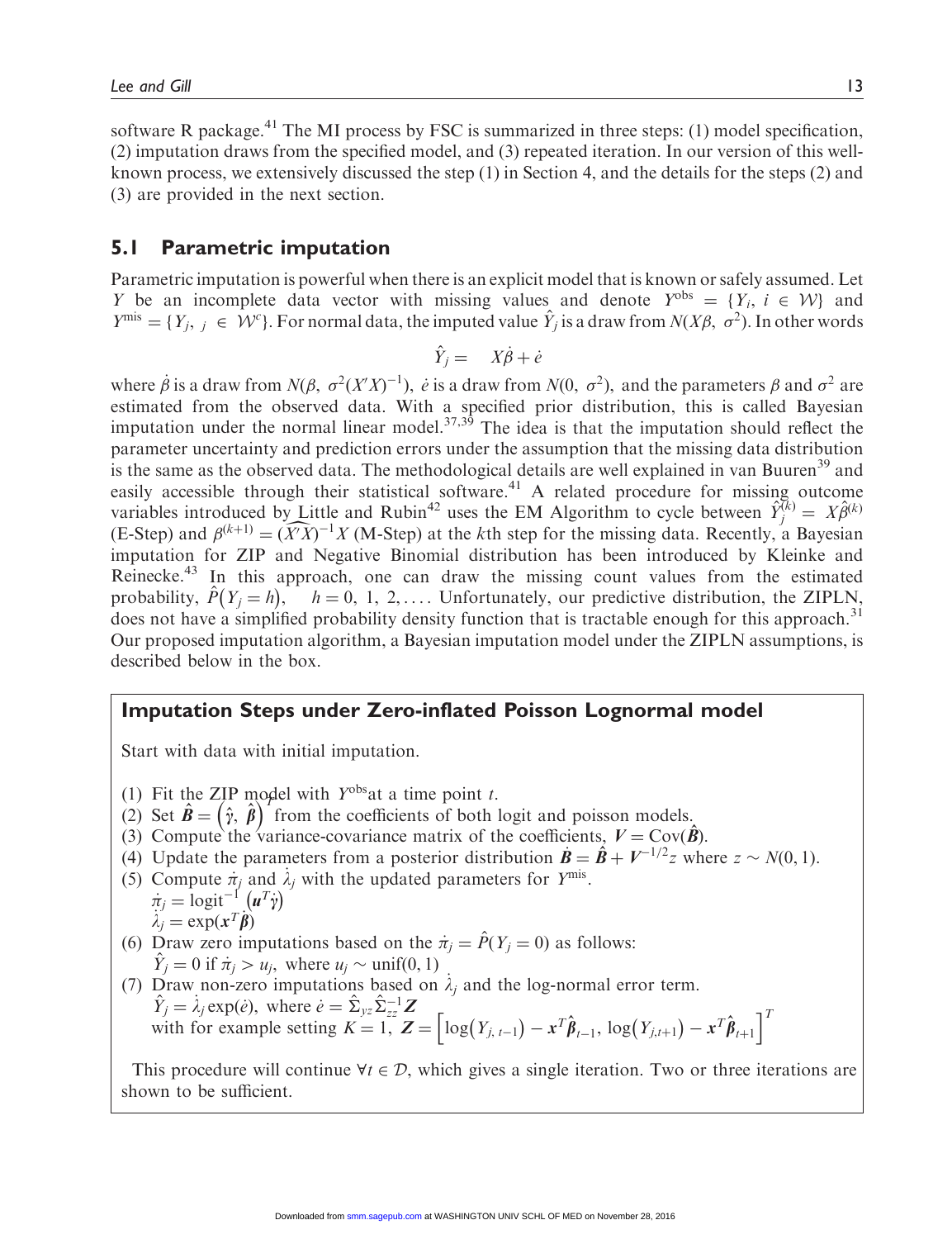

Figure 5. Comparison of parametric imputations at a fixed time point. Each panel displays the scatter plot of activity counts at 12:00 p.m. vs. 11:59 a.m. with log-scale, i.e., log(count+1). The circles are the observed data points, and the stars are the imputed data points.



Figure 6. An example of complete data after a Bayesian imputation under the zero-inflated poisson and log-normal mixture model.

Note that the MI involves a doubly iterative process, within a fixed minutes and across the data. A similar approach is found in Nevalainen et al.<sup>44</sup> and Welch et al.,<sup>45</sup> with so called two-fold FCS for longitudinal missing data, but these are applied to longer time intervals with only one and one lead.

The imputation difference across different models is given in the panels of Figure 5. Clearly the Normal assumption is inappropriate due to the zero-inflation and non-negative count data as shown in the first panel. The ZIP distribution generates some zero imputations based on the estimated probability of zero, but it fails to handle over-dispersion (second panel). The ZINB distribution shows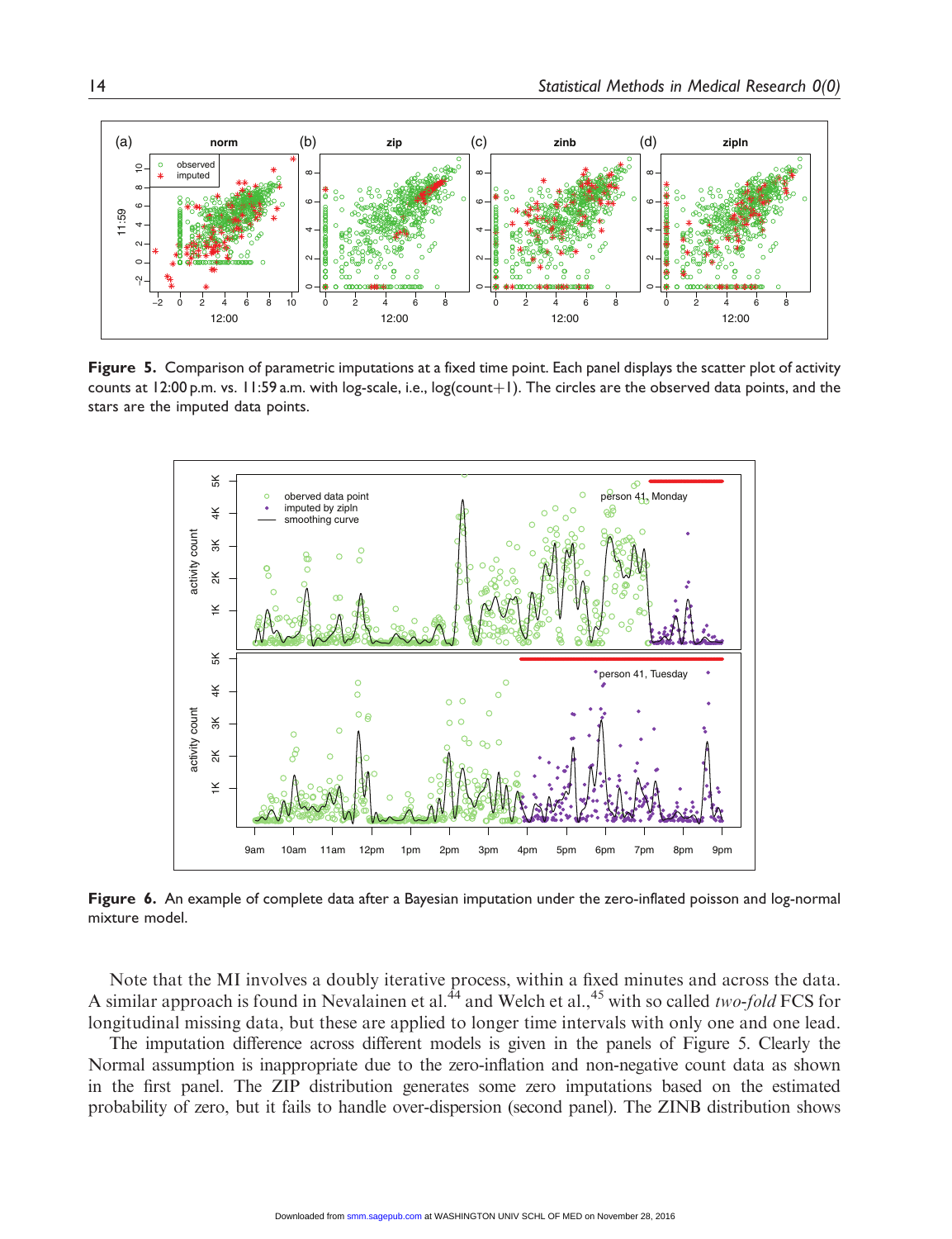demonstrably better performance given the over-dispersion problem that the ZIP model is not designed to handle. However, it works less well in the third panel and is computationally intensive. Conversely, the ZIPLN shows much great coalescence with the observed data in the fourth panel of Figure 5.

An example of complete data after a Bayesian imputation under ZIPLN model is displayed in Figure 6.

## 5.2 Semiparametric imputation

As suggested by Little,<sup>46</sup> we apply the predictive mean matching (PMM) integrated with a Bayesian regression model. The idea is to find the candidate donors among the observed values where each of the missing values is replaced by this process. Rubin<sup>47</sup> originally introduced this method in a simplified form to impute a missing entry  $Y_i$ 

$$
\hat{Y}_j = Y_k
$$

where  $(\hat{\mu}_j - \hat{\mu}_k)^2 \le (\hat{\mu}_j - \hat{\mu}_i)^2$  for all observed values i,  $\hat{\mu}_j$  is the predicted mean of  $Y_j$ , and  $Y_k$  is the observed value that turned out to be the closest candidate for  $Y_j$ . A natural extension for the MI process is to find a few number of donors under these circumstances (usually draw three to ten to provide multiple imputed values). Again, Little<sup>46</sup> suggests a refined version using the Bayesian regression specification to reflect uncertainty in estimating parameters. That is, under the standard normal assumption,  $\hat{\mu}_j = x_j^T \hat{\beta}$  can be replaced by  $\tilde{\mu}_j = x_j^T \tilde{\beta}$  where  $\hat{\beta}$  is a draw from the posterior distribution.

Our second proposal for the activity missing counts is to apply the PMM imputation, as suggested by Little, where the predicted means  $\tilde{\mu}_i$ ,  $\hat{\mu}_i$  are provided by the ZIPLN model. Note that the predicted mean values themselves, for any specific models, will not be used as the imputed values, but will be used for the comparison among the profiles. We found that when the ZIPLN model is used, the quality of donors substantialy improved in terms of predictive ability. The simulation study for the imputation accuracy for the missing intervals is provided in Appendix 1.1.

Some literatures describe the PMM as a hot deck imputation.<sup>48,49</sup> One common property is that each missing entry is replaced with an observed value based on the ''similarity'' of the profiles. PMM is one of distance metrics doing this task effectively in that sense. Since a random draw is made among the observed only, it holds the assumption that missing data follow the same distribution as the donors. So the PMM imputation may not be effective when there is not enough data. In terms of the computational time, the parametric method is slightly faster than the semiparmetric PMM procedure that computes all possible pairwise distances.

#### 6 A diagnostic for MAR from the model imputations

There is no general method to test the MAR and the missing completely at random (MCAR) assumptions against not missing at random  $(NMAR)$ .<sup>25,26</sup> But we can graphically check whether the imputed data from our procedure were reasonably consistent with the observed data under the MAR assumption. Raghunathan and Bondarenko<sup>50</sup> proposed a practical way to check this; that is, if the imputations are reasonable under the MAR assumption, then the  $Y^{obs}$  and  $Y^{mis}$  should have similar distributions conditional on the propensity score. The propensity scores between 0 and 1, are computed by a logistic regression of a missing indicator vector conditional on some covariates such as age, sex, race, body mass index, and weekday vs. weekend. We found that our proposed imputations for both parametric and semi-parametric processes meet this criterion in general. In doing this, there was no evidence to show violations of the MAR assumption.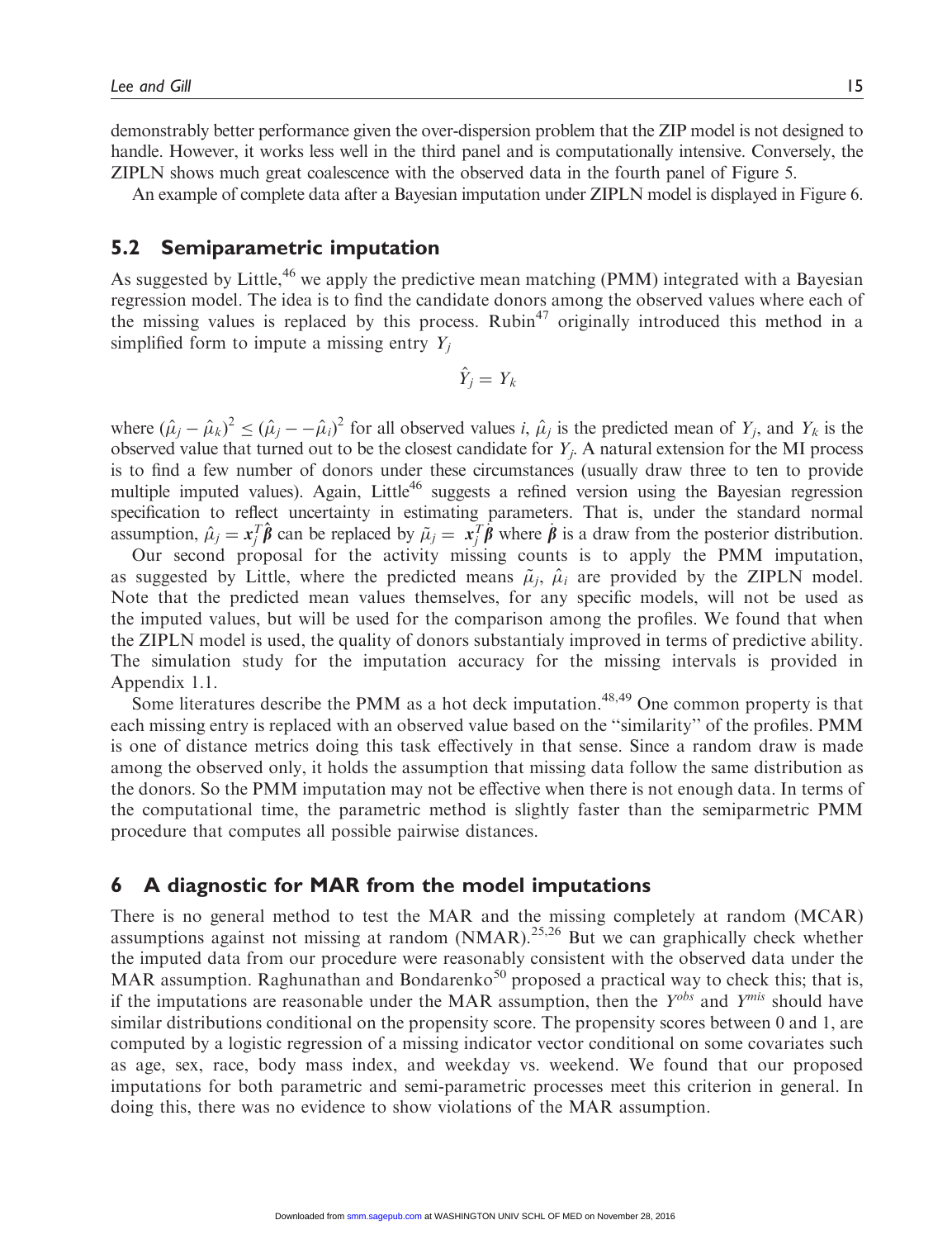# 7 Conclusion

There are methods to handle the correlated multivariate counts data such as multivariate Poisson model<sup>51</sup> or multivariate ZIP model.<sup>52,53</sup> However, such methods are developed for bivariate or trivariate cases rather than the large dimensional data produced by accelerometers. Another critical issue is that the multivariate Poisson (or negative binomial) distribution does not support negative correlation among different discrete random variables,  $54$  and the probability density function or its other generalized versions are not practical for such applications.<sup>31</sup>

Alternatively, our work uses the multivariate Poisson Log-normal (MVPLN) model, which has also been shown to be useful in many regression applications,  $55-57$  due to the flexibility that allows for both positive and negative correlation through the normal distribution variance-covariance matrix component. The popularity of MVPLN model is also due to the tractable form of the expectation and variance of this mixture distribution although there does not exist a simplified form of the probability density function.<sup>31</sup>

In addition, we explored the imputation methods for longitudinal time series data $58-61$  due to the fact that it is a missing time interval problem. However, the longitudinal missing data typically assume a monotone trend during the missing interval, and this assumption is not suitable for a physical activity time series that has more complex pattern. As shown, the activity data are much noisier and much less smooth than typical longitudinal data and displayed over a very large dimension, usually larger than a sample size. So we also provide prescriptive evidence for future methodological studies of accelerometer data.

The goal of this study is to find an effective method for imputing accelerometer missing data, which we have shown to have very different characteristics than conventional rectangular datasets of  $N > T$ . Our main adjustment lies in specifying a viable imputation distribution with a mixture distribution of ZIPLN. Using this specification, multiple imputation by chained equations are applied for  $N \times T$  accelerometer data matrix  $(N < T)$ . We then demonstrate that under the ZIPLN model, both the parametric and semiparametric imputations work better than other competing methods in imputation performance. Therefore, this missing data method is a useful addition to the literature for dealing with general multivariate count data with under-dispersion (zero-inflation) and over-dispersion (autocorrelation) problems.

## 8 Software

To facilitate the practical use of this method, we provide an R package accelmissing, which can be incorporated with the existing *mice* and *pscl* R packages.

#### Funding

This research was supported by National Cancer Institute at the National Institutes of Health (U54 CA155496) through the Transdisciplinary Research on Energetics and Cancer Center at Washinton Univeristy in St. Louis.

#### **References**

- 1. Physical Activity Guidelines Advisory Committee. Physical activity guidelines advisory committee report, 2008. Washington, DC: U.S. Department of Health and Human Service, 2008.
- 2. Durante R and Ainsworth BE. The recall of physical activity: using a cognitive model of the question-answering process. Med Sci Sports Exer 1996; 28: 1282–1291.
- 3. Jacobs DR Jr, Ainsworth BE, Hartman TJ, et al. A simultaneous evaluation of 10 commonly used

physical activity questionnaires. Med Sci Sports Exer 1993;  $25: 81-91$ .

- 4. Catellier DJ, Hannan PJ, Murray DM, et al. Imputation of missing data when measuring physical activity by accelerometry. Med Sci Sports Exer 2005; 37: S555–S562.
- 5. Metzger JS, Catellier DJ, Evenson KR, et al. Patterns of objectively measured physical activity in the united states. Med Sci Sports Exer 2008; 40: 630–638.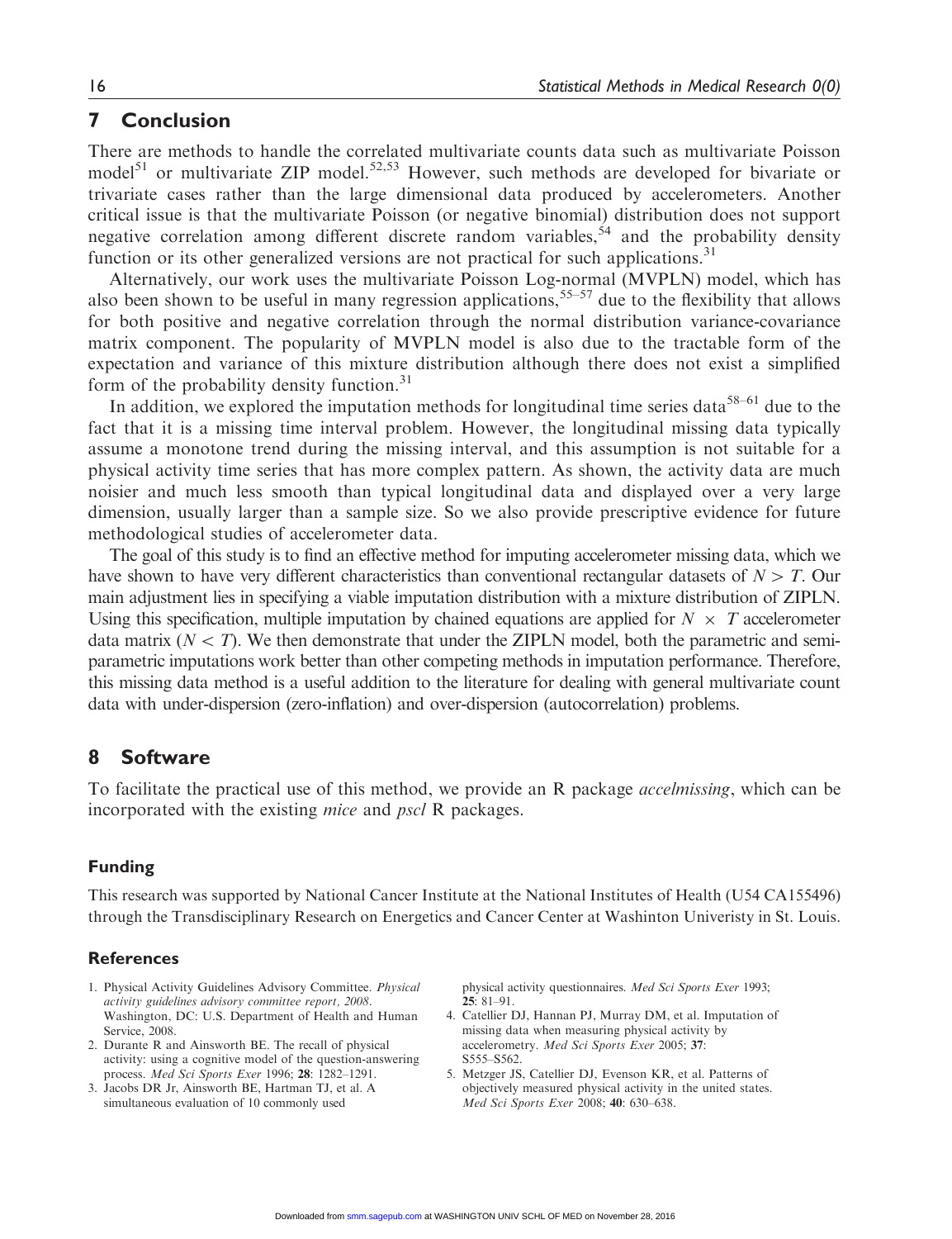- 6. Troiano RP, Berrigan D, Dodd KW, et al. Physical activity in the united states measured by accelerometer. Med Sci Sports Exer 2008; 40: 181–188.
- 7. Evenson KR and Wen F. Performance of the actigraph accelerometer using a national population-based sample of youth and adults. **BMC Res Notes 2015: 8:** 7.
- 8. Choi L, Liu Z, Matthews CE, et al. Validation of accelerometer wear and nonwear time classification algorithm. Med Sci Sports Exer 2011; 43: 357-364.
- 9. Masse LC, Fuemmeler BF, Anderson CB, et al. Accelerometer data reduction: a comparison of four reduction algorithms on select outcome variables. Med Sci Sports Exer 2005; 37: S544–S554.
- 10. Miller GD, Jakicic JM, Rejeski WJ, et al. Effect of varying accelerometry criteria on physical activity: the look ahead study. Obesity 2013; 21: 32–44.
- 11. Winkler EA, Gardiner PA, Clark BK, et al. Identifying sedentary time using automated estimates of accelerometer wear time. Brit  $\tilde{J}$  Sports Med 2012; 46: 436–442.
- 12. Trost SG, McIver KL and Pate RR. Conducting accelerometer-based activity assessments in field-based research. Med Sci Sports Exer 2005; 37: S531-S543.
- 13. Nilsson A, Ekelund U, Yngve A, et al. Assessing physical activity among children with accelerometers using differerent time sampling intervals and placements. Pediat Exer Sci 2002; 14: 87–96.
- 14. Lee PH. Data imputation for accelerometer-measured physical activity: the combined approach. Am J Clin Nutr 2013; 97: 965–971.
- 15. Chinapaw MJ, de Niet M, Verloigne M, et al. From sedentary time to sedentary patterns: accelerometer data reduction decisions in youth. PLoS One 2014; 9: e111205.
- 16. Altenburg TM, de Niet M, Verloigne M, et al. Occurrence and duration of various operational definitions of sedentary bouts and cross-sectional associations with cardiometabolic health indicators: the energy-project. Prev Med 2015; 71: 101–106.
- 17. van Buuren S. Multiple imputation of discrete and continuous data by fully conditional specification. Stat Methods Med Res 2007; 16: 219–242.
- 18. Stevens J, Murray DM, Catellier DJ, et al. Design of the trial of activity in adolescent girls (TAAG). Contemp Clin Trials 2005; 26: 223–233.
- 19. Cohen DA, Ashwood JS, Scott MM, et al. Public parks and physical activity among adolescent girls. Pediat 2006; 118: e1381–e1389.
- 20. Webber LS, Catellier DJ, Lytle LA, et al. Promoting physical activity in middle school girls: trial of activity for adolescent girls. Am J Prev Med 2008; 34: 173–184.
- 21. Pate RR, Stevens J, Webber LS, et al. Age-related change in physical activity in adolescent girls. J Adolesc Health 2009; 44: 275–282.
- 22. Evenson KR. Towards an understanding of change in physical activity from pregnancy through postpartum. Psychol Sport Exer 2011; 12: 36–45.
- 23. Cradock AL, Wiecha JL, Peterson KE, et al. Youth recall and tritrac accelerometer estimates of physical activity levels. Med Sci Sports Exer 2004; 36: 525-532.
- 24. Morris JS, Arroyo C, Coull BA, et al. Using wavelet-based functional mixed models to characterize population heterogeneity in accelerometer profiles: a case study. J Am Stat Assoc 2006; 101: 1352-1364.
- 25. Rubin DB. Multiple imputation after  $18 + \text{ years}$ . J Am Stat Assoc 1996; 91: 473–489.
- 26. Rubin DB. Inference and missing data. Biometrika 1976; 63: 581–590.
- 27. Lambert D. Zero-inflated poisson regression, with an application to defects in manufacturing. Technometrics 1992; 34: 1–14.
- 28. Cohen AC. Estimation in mixtures of discrete distribution. reprint ed.: Statistical Pub. Society, 1963.
- 29. Yip P. Inference about the mean of a poisson distribution in the presence of a nuisance parameter. Aust J Stat 1988; 30: 299–306.
- 30. Mullahy J. Specification and testing of some modified count data models. J Econometric 1986; 33: 341–365.
- 31. Aitchison J and Ho CH. The multivariate poisson-log normal-distribution. Biometrika 1989; 76: 643–653.
- 32. Srivastava MS and Yanagihara H. Testing the equality of several covariance matrices with fewer observations than the dimension. J Multivar Anal 2010; 101: 1319–1329.
- 33. Lee JA, Dobbin KK and Ahn J. Covariance adjustment for batch effect in gene expression data. Stat Med 2014; 33: 2681–2695.
- 34. Ramsay JO, Hooker G and Graves S. Functional data analysis with R and MATLAB. New York: Springer, 2009.
- 35. Akaike H. A new look at the statistical model identification. IEEE Trans Autom Control 1974; 19: 716–723.
- 36. Vuong QH. Likelihood ratio tests for model selection and non-nested hypotheses. Econometrica 1989; 57: 307–333.
- 37. Rubin DB. Multiple imputation for nonresponse in surveys. New York: John Wiley&Sons, 1987.
- 38. Schafer JL. Analysis of incomplete multivariate data. London: Campman&Hall/CRC, 1997.
- 39. van Buuren S. Flexible imputation of missing data. Boca Raton, FL: Champman&Hall/CRC, 2012.
- 40. Gelman A. Parameterization and bayesian modeling.  $JAm$ Stat Assoc 2004; 99: 537–545.
- 41. van Buuren S and Groothuis-Oudshoorn K. mice: Multivariate imputations by chained equations in R. J Stat Softw 2011; 45: 1–67.
- 42. Little RJA and Rubin DB. Statistical analysis with missing data, 2nd ed. New York: John Wiley & Sons, 2002.
- 43. Kleinke K and Reinecke J. Multiple imputation of incomplete zero-inflated count data. Stat Neerl 2013; 67: 311–336.
- 44. Nevalainen J, Kenward MG and Virtanen SM. Missing values in longitudinal dietary data: a multiple imputation approach based on a fully conditional specification. Stat Med 2009; 28: 3657–3669.
- 45. Welch CA, Petersen I, Bartlett JW, et al. Evaluation of two-fold fully conditional specification multiple imputation for longitudinal electronic health record data. Stat Med 2014; 33: 3725–3737.
- 46. Little RJA. Missing-data adjustments in large surveys. J Bus Econ Stat 1988; 6: 287–296.
- 47. Rubin DB. Statistical matching using file concatenation with adjusted weights and multiple imputations.  $J$  Bus Econ Stat 1986; 4: 87–94.
- 48. Andridge RR and Little RJA. A review of hot deck imputation for survey non-response. Int Stat Rev 2010; 78: 40–64.
- 49. Cranmer SJ and Gill J. We have to be discrete about this: A non-parametric imputation technique for missing categorical data. Brit J Polit Sci 2013; 43: 425–449.
- 50. Raghunathan T and Bondarenko I. Diagnostics for multiple imputations. Available at SSRN: [http://ssrn.com/](http://ssrn.com/abstract=1031750) [abstract=1031750](http://ssrn.com/abstract=1031750) (accessed 21 November 2007).
- 51. Marshall AW and Olkin I. A family of bivariate distributions generated by the bivariate bernoulli distribution. J Am Stat Assoc 1985; 80: 332–338.
- 52. Li CS, Lu JC and Park JH. Multivariate zero-inflated poisson models and their applications. Technometrics 1999; 41: 29–38.
- 53. Walhin JF. Bivariate zip models. Biometrical J 2001; 43: 147–160.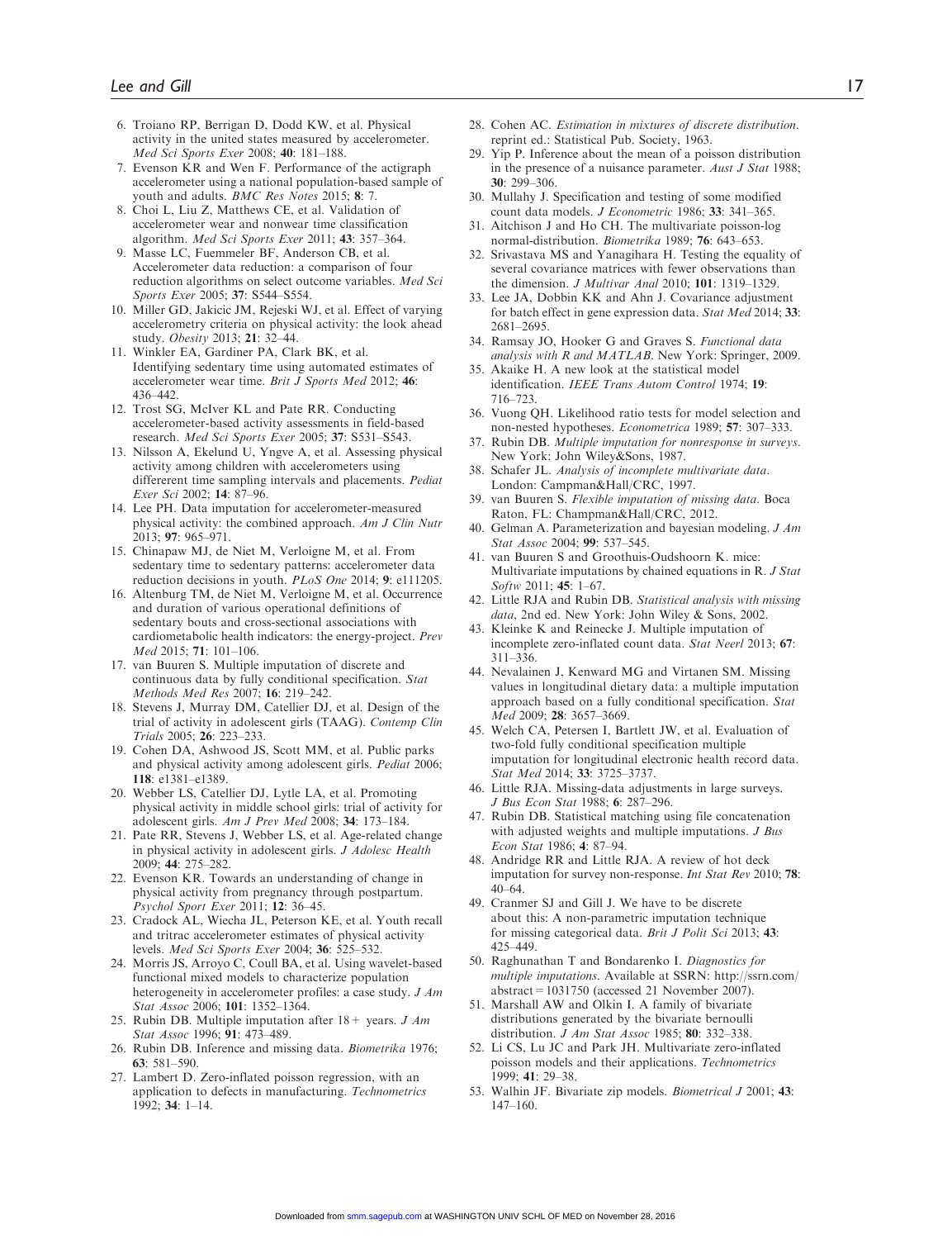- 54. Holgate P. Estimation for bivariate poisson distribution. Biometrika 1964; 51: 241–245.
- 55. Chib S and Winkelmann R. Markov chain monte carlo analysis of correlated count data. J Bus Econ Stat 2001; 19: 428–435.
- 56. Ma J, Kockelman KM and Damien P. A multivariate poisson-lognormal regression model for prediction of crash counts by severity, using bayesian methods. Accid Anal Prev 2008; 40: 964–975.
- 57. El-Basyouny K and Sayed T. Collision prediction models using multivariate poisson-lognormal regression. Acciden Anal Prev 2009; 41: 820–828.
- 58. Dunsmuir W and Robinson PM. Estimation of time-series models in the presence of missing data. J Am Stat Assoc 1981; 76: 560–568.
- 59. Jones RH. Maximum-likelihood fitting of ARMA models to time-series with missing observations. Technometrics 1980; 22: 389–395.
- 60. Shumway RH and Stoffer DS. An approach to time series smoothing and forecasting using the em algorithm. *J Time* Ser Anal 1982; 3: 253-264.
- 61. Honaker J and King G. What to do about missing values in time-series cross-section data. Am J Polit Sci 2010; 54: 561–581.

# Appendix

## A1.1. Imputation accuracy for missing intervals: A simulation study

Imputation by predictive mean matching (PMM) relies on a single summary statistic or the distances computed by these statistics, instead of the distributional parameters. Because of



Figure 7. Model comparison by Akaike information criterion (AIC) and Vuong test. The smaller AIC indicates the better model. The high vuong statistic above the dashed-dotted line at 1.64 means the null hypothesis of equivalent models is rejected at 0.05 significance level, i.e., the model 1 is better than the model 2.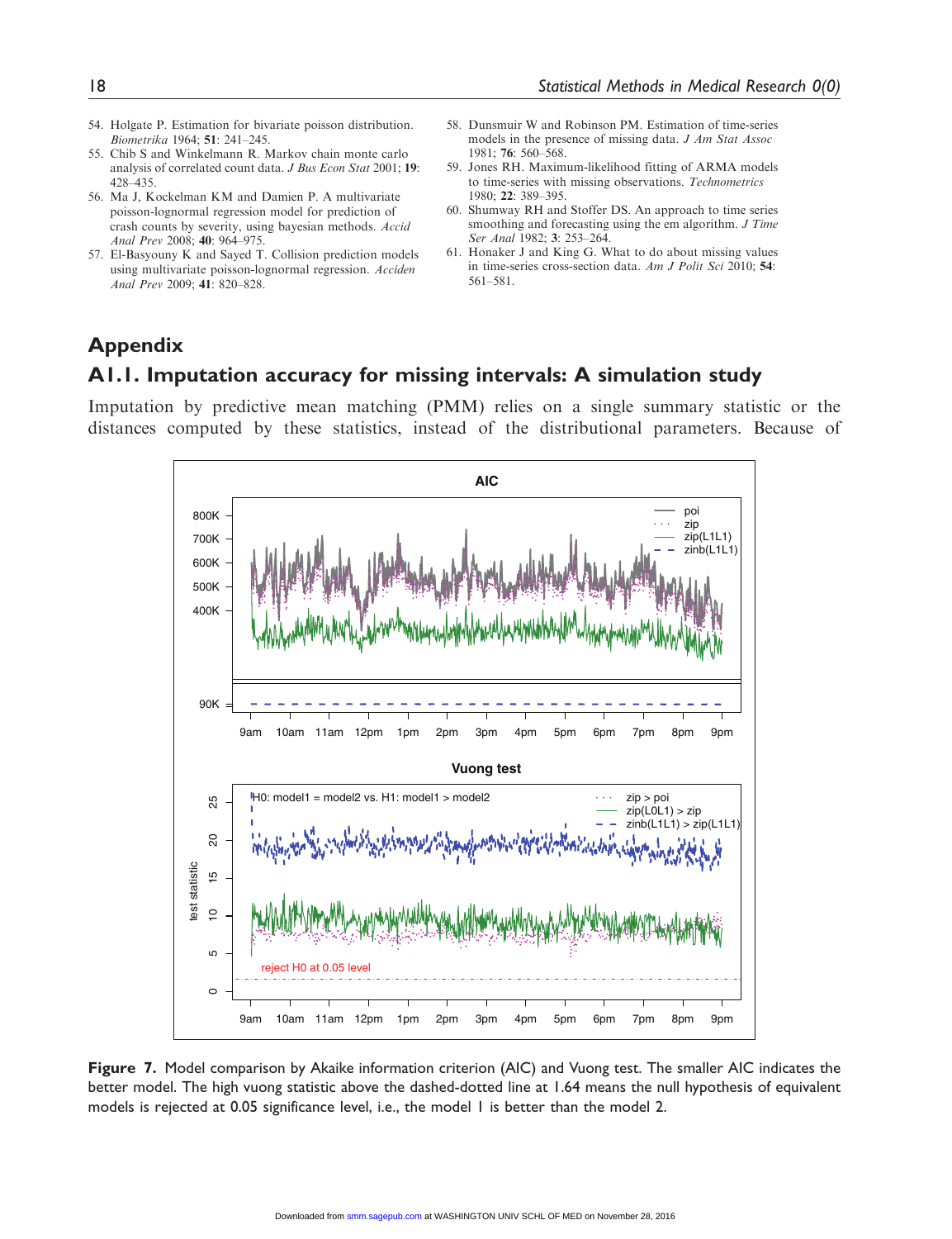such simplicity and a lack of strict assumptions, PMM imputation is robust against misspecification of the imputation model. Figure 8 also supports this fact by showing reasonable imputations regardless of model specification in PMM imputations. However, there are some obvious differences in terms of the donors' predictive ability, which may depend on how effectively the specified model, as a distance metric, captures the similarity or dissimilarity among the daily profiles.

Imputation is a form of prediction, so it is expected that a set of donors should contain predictive information for a target missing value if the choice of donors were reasonable. In order to evaluate



Figure 8. Comparison of PMM imputation at a fixed time point. The PMM imputations produce reasonable imputations regardless of model specification.

|  | <b>Table 5.</b> Imputaion accuracy of simulated missing data. The average of D donors are |
|--|-------------------------------------------------------------------------------------------|
|  | compared to the true value by RMSE and MAD. The smaller value indicates the better        |
|  | performance. Using ZIPLN model outperforms other methods.                                 |

| Imputation method      | <b>RMSE</b> | <b>MAD</b> |
|------------------------|-------------|------------|
| Mean                   | 557137.4    | 331.5      |
| Random sample $(D=1)$  | 1193682.3   | 375.7      |
| Random sample $(D=3)$  | 711333.3    | 347.0      |
| Random sample $(D=5)$  | 665840.1    | 339.8      |
| Random sample $(D=10)$ | 612203.1    | 333.7      |
| $NORM+PMM (D=1)$       | 1098393.7   | 421.3      |
| $NORM+PMM (D=3)$       | 916131.1    | 454.8      |
| $NORM+PMM (D=5)$       | 833960.6    | 454.0      |
| $NORM+PMM (D=10)$      | 769614.4    | 458.I      |
| $ZIP+PMM$ (D=1)        | 1080756.2   | 426.2      |
| $ZIP+PMM$ (D=3)        | 834745.1    | 432.2      |
| $ZIP+PMM$ (D=5)        | 760667.5    | 432.4      |
| $ZIP+PMM$ (D=10)       | 697649.9    | 433.0      |
| $ZIPLN+PMM (D=1)$      | 505524.6    | 141.9      |
| $ZIPLN+PMM (D=3)$      | 348106.6    | 113.9      |
| $ZIPLN+PMM$ (D=5)      | 319995.3    | 108.3      |
| $ZIPLN+PMM (D=10)$     | 301809.5    | 106.4      |
| $ZIP$ (m=5)            | 691990.4    | 476.8      |
| $ZINB$ (m=5)           | 696653.4    | 357.0      |
| $ZIPLN$ (m=5)          | 308985.3    | 145.1      |